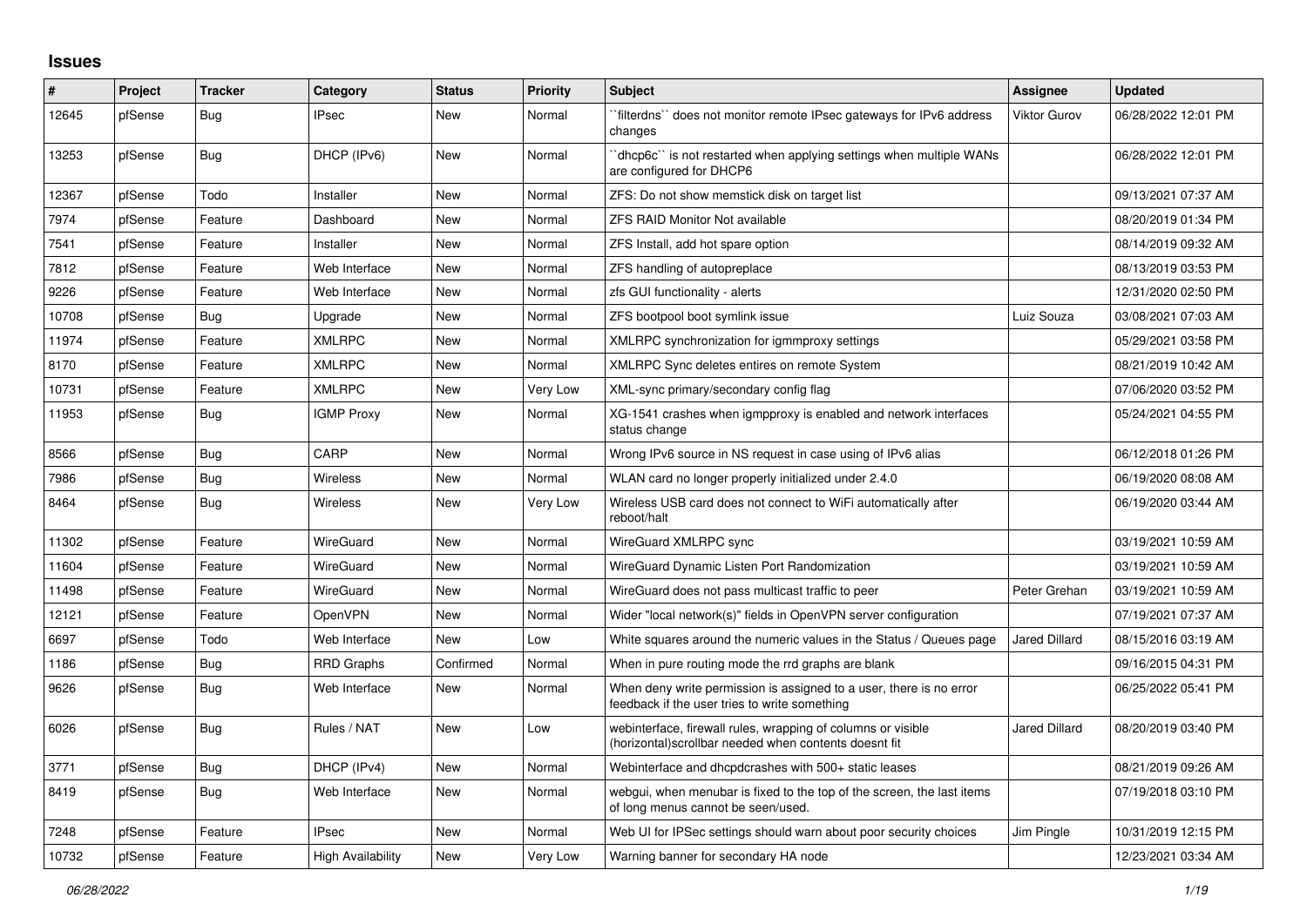| $\vert$ # | Project | <b>Tracker</b> | Category                            | <b>Status</b>                 | <b>Priority</b> | Subject                                                                                                                                                | Assignee   | <b>Updated</b>      |
|-----------|---------|----------------|-------------------------------------|-------------------------------|-----------------|--------------------------------------------------------------------------------------------------------------------------------------------------------|------------|---------------------|
| 8036      | pfSense | Feature        | <b>IPsec</b>                        | New                           | Normal          | Want to run multiple Mobile Client IKEv2 server instances                                                                                              |            | 08/14/2019 09:31 AM |
| 12764     | pfSense | Bug            | Gateways                            | New                           | Normal          | VTI gateway status is pending after assigning the VTI interface                                                                                        |            | 02/07/2022 05:41 AM |
| 13220     | pfSense | Feature        | <b>Captive Portal</b>               | New                           | Very Low        | Voucher per-roll bandwidth restrictions and traffic quotas                                                                                             |            | 05/26/2022 08:16 AM |
| 13272     | pfSense | <b>Bug</b>     | <b>Captive Portal</b>               | <b>Pull Request</b><br>Review | Very Low        | Voucher CSV output has leading space before voucher code                                                                                               | Jim Pingle | 06/28/2022 12:01 PM |
| 1337      | pfSense | Feature        | Interfaces                          | Assigned                      | Normal          | VLANs with different MAC address than parent interface                                                                                                 |            | 04/21/2022 12:39 PM |
| 12070     | pfSense | Bug            | DHCP (IPv4)                         | <b>New</b>                    | Low             | <b>VLAN0 for WAN DHCP</b>                                                                                                                              |            | 12/23/2021 04:31 PM |
| 6977      | pfSense | Bug            | Interfaces                          | New                           | Normal          | VLAN traffic is erroneously counted as underlying iface (untagged)<br>traffic                                                                          |            | 08/13/2019 02:56 PM |
| 8089      | pfSense | Bug            | Interfaces                          | New                           | High            | VLAN page breaks after config restore to new hardware.                                                                                                 |            | 11/21/2017 01:38 PM |
| 9453      | pfSense | Bug            | <b>LAGG Interfaces</b>              | New                           | Normal          | VLAN Interfaces on LAGG get orphaned at boot                                                                                                           |            | 08/21/2019 11:16 AM |
| 10446     | pfSense | Feature        | Rules / NAT                         | New                           | Very Low        | VIP address is not shown in firewall rules                                                                                                             |            | 06/09/2022 02:07 PM |
| 12960     | pfSense | Bug            | Installer                           | New                           | Normal          | VGA installer image defaults to serial console, serial console is default<br>in GUI settings                                                           |            | 06/28/2022 12:01 PM |
| 8385      | pfSense | Feature        | Rules / NAT                         | New                           | Normal          | Utilize IP addresses from successfully authenticated OpenVPN<br>endpoints to Update Firewall Rules                                                     |            | 07/19/2018 03:07 PM |
| 7734      | pfSense | Bug            | DHCP (IPv6)                         | New                           | Normal          | Using opton ia pd0 does not renew prefix and prefix get dropped                                                                                        |            | 07/31/2017 03:46 AM |
| 6799      | pfSense | Bug            | Rules / NAT                         | New                           | Normal          | Using NOT (!) with interface subnet macros results unexpected traffic<br>passing when multiple subnets are included in the macro (i.e. VIP<br>subnets) |            | 02/07/2022 02:18 PM |
| 11503     | pfSense | <b>Bug</b>     | OpenVPN                             | <b>New</b>                    | Normal          | Using multiple authentication backends on an OpenVPN server fails                                                                                      |            | 02/23/2021 12:23 PM |
| 11192     | pfSense | Bug            | <b>Traffic Shaper</b><br>(Limiters) | Feedback                      | Normal          | Using Limiters causes out of order packets within one TCP or UDP flow                                                                                  |            | 01/06/2021 12:09 AM |
| 8567      | pfSense | <b>Bug</b>     | CARP                                | <b>New</b>                    | Normal          | Using IPv6 VIP alias for services may affect CARP IPv6 VIP work                                                                                        |            | 06/12/2018 01:26 PM |
| 13240     | pfSense | Bug            | Rules / NAT                         | New                           | Normal          | User is forced to pick an NPt destination IPv6 prefix length even when<br>choosing a drop-down entry which contains a defined prefix length            | Jim Pingle | 06/28/2022 12:01 PM |
| 8076      | pfSense | <b>Bug</b>     | Backup / Restore                    | <b>New</b>                    | Normal          | User can easily apply an unusable interface configuration after restore                                                                                |            | 08/14/2019 10:52 AM |
| 8775      | pfSense | Feature        | Authentication                      | New                           | Very Low        | Use SRV record for LDAP Authentication                                                                                                                 |            | 05/06/2020 07:49 AM |
| 5902      | pfSense | Todo           | Configuration<br>Backend            | <b>New</b>                    | Normal          | Use a common place for default values                                                                                                                  |            | 08/13/2019 12:53 PM |
| 12458     | pfSense | Feature        | Authentication                      | <b>New</b>                    | Normal          | Use "unixHomeDirectory" instead of "homeDirectory" when LDAP<br>authentication server is Active Directory                                              |            | 10/15/2021 08:18 AM |
| 12797     | pfSense | <b>Bug</b>     | UPnP/NAT-PMP                        | New                           | Normal          | UPnP+STUN forms invalid outbound NAT rules using the external<br>address discovered from STUN                                                          |            | 02/15/2022 01:01 PM |
| 8325      | pfSense | <b>Bug</b>     | UPnP/NAT-PMP                        | New                           | Normal          | UPnP not available for pppoe-Clients                                                                                                                   |            | 11/15/2020 10:33 AM |
| 4265      | pfSense | Feature        | UPnP/NAT-PMP                        | New                           | Normal          | UPNP allow use of alias and schedule                                                                                                                   |            | 08/20/2019 02:57 PM |
| 6332      | pfSense | Todo           | Web Interface                       | New                           | Normal          | Upgrade encryption options to cover current range of recommendations                                                                                   |            | 08/13/2019 02:34 PM |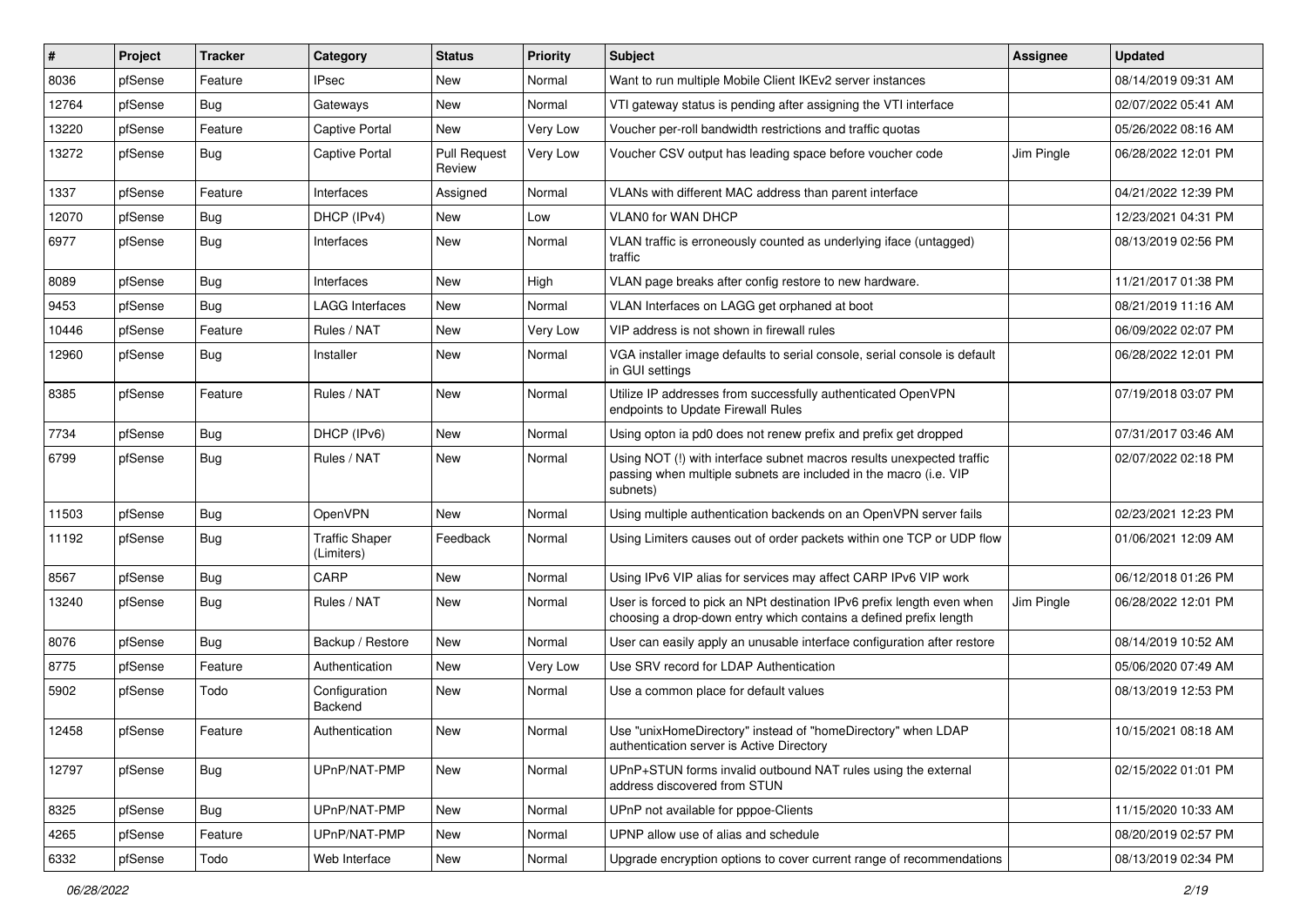| $\#$  | Project | <b>Tracker</b> | Category                        | <b>Status</b>                 | <b>Priority</b> | <b>Subject</b>                                                                                                                | Assignee          | <b>Updated</b>      |
|-------|---------|----------------|---------------------------------|-------------------------------|-----------------|-------------------------------------------------------------------------------------------------------------------------------|-------------------|---------------------|
| 10621 | pfSense | Feature        | Hardware / Drivers              | Feedback                      | Normal          | Update system.inc/system_identify_specific_platform() update to<br>accommodate AWS, Azure and GCP                             |                   | 06/02/2020 03:16 PM |
| 11508 | pfSense | Todo           | Web Interface                   | <b>Pull Request</b><br>Review | Low             | Update SimplePie to to v1.5.6                                                                                                 |                   | 02/23/2021 07:23 AM |
| 12547 | pfSense | <b>Bug</b>     | <b>Operating System</b>         | Feedback                      | Normal          | unsheduled system reboot/crash                                                                                                | Mateusz Guzik     | 12/01/2021 01:20 PM |
| 7996  | pfSense | Bug            | Web Interface                   | <b>Pull Request</b><br>Review | Very Low        | Unnecessary link tag in login page                                                                                            | Marcos<br>Mendoza | 06/28/2022 12:01 PM |
| 6029  | pfSense | <b>Bug</b>     | <b>XML Parser</b>               | <b>New</b>                    | Normal          | Unhelpful error messages in xmlparse*.inc and generally                                                                       |                   | 08/13/2019 12:52 PM |
| 9140  | pfSense | Bug            | Logging                         | New                           | Very Low        | Unexpected rule can be displayed when looking up filter log entry with<br>multiple matching rules                             |                   | 08/19/2019 02:56 PM |
| 8095  | pfSense | Bug            | <b>Translations</b>             | <b>New</b>                    | Normal          | Unescaped simple quotes break JavaScript features when the French<br>translation is enabled                                   |                   | 08/21/2019 09:06 AM |
| 12648 | pfSense | <b>Bug</b>     | <b>Captive Portal</b>           | New                           | Normal          | Undocumented variables 'listenporthttp' and 'listenporthttps'                                                                 |                   | 12/28/2021 10:44 AM |
| 9436  | pfSense | Feature        | <b>DNS Resolver</b>             | <b>New</b>                    | Normal          | Unbound: enable dnstap support                                                                                                |                   | 03/27/2019 07:54 PM |
| 9037  | pfSense | <b>Bug</b>     | <b>DNS Resolver</b>             | <b>New</b>                    | Normal          | Unbound not logging to syslog after reboot                                                                                    |                   | 10/12/2018 05:09 AM |
| 7096  | pfSense | Bug            | <b>DNS Resolver</b>             | Feedback                      | Normal          | Unbound fails to start on boot if specific network devices are configured<br>in the "Network Interfaces"                      |                   | 11/22/2021 08:59 AM |
| 10833 | pfSense | Bug            | Configuration<br>Backend        | <b>New</b>                    | Normal          | unbound exits on configuration error when link status flaps on LAN<br>interface                                               |                   | 08/13/2020 11:53 PM |
| 10342 | pfSense | <b>Bug</b>     | <b>DNS Resolver</b>             | New                           | Normal          | Unbound domain overrides stop resolving periodically. They only<br>resume after the service has been restarted.               |                   | 03/13/2020 10:35 AM |
| 10624 | pfSense | <b>Bug</b>     | <b>DNS Resolver</b>             | <b>New</b>                    | Normal          | Unbound configuration memory leak with python module $+$ register<br><b>DHCP</b> leases active                                |                   | 02/26/2021 10:27 AM |
| 7152  | pfSense | Bug            | <b>DNS Resolver</b>             | New                           | Normal          | Unbound / DNS Resolver issue if "Register DHCP static mappings in<br>the DNS Resolver" set before wildcard DNS custom options |                   | 12/18/2021 04:59 PM |
| 11619 | pfSense | Bug            | Upgrade                         | New                           | Normal          | Unable to upgrade 2.4.4-p3 to 2.5/21.02-p1                                                                                    |                   | 08/15/2021 10:00 AM |
| 8611  | pfSense | <b>Bug</b>     | Interfaces                      | In Progress                   | Normal          | unable to receive IPv6 RA's on SG-1000, default route lost                                                                    | Luiz Souza        | 02/01/2021 03:31 PM |
| 13245 | pfSense | Feature        | Aliases / Tables                | <b>Pull Request</b><br>Review | Normal          | Type column on Alias lists                                                                                                    | Jim Pingle        | 06/28/2022 12:01 PM |
| 4242  | pfSense | Feature        | Authentication                  | <b>New</b>                    | Normal          | Two Factor or OTP Authentication for Admin Interface                                                                          |                   | 01/04/2022 12:07 PM |
| 9737  | pfSense | Bug            | <b>Traffic Graphs</b>           | <b>New</b>                    | Normal          | traffic-graphs.js shows incorrect units inside the chart                                                                      |                   | 09/09/2019 06:35 AM |
| 3115  | pfSense | Feature        | Multi-WAN                       | <b>New</b>                    | Normal          | Traffic shaping for multi WAN                                                                                                 |                   | 12/07/2015 02:20 PM |
| 4345  | pfSense | Bug            | <b>Operating System</b>         | Confirmed                     | Normal          | Traffic Shaping doesn't work with Xen netfront driver                                                                         |                   | 12/31/2021 05:30 PM |
| 4405  | pfSense | Feature        | <b>Traffic Shaper</b><br>(ALTQ) | In Progress                   | Normal          | Traffic shaping doesn't work when applied to a bridge interface                                                               | Luiz Souza        | 02/09/2021 12:05 PM |
| 12878 | pfSense | <b>Bug</b>     | <b>Traffic Shaper</b><br>(ALTQ) | Incomplete                    | Normal          | Traffic shaping by interface, route queue bandwidth inbound, out by a<br>large factor.                                        |                   | 06/06/2022 07:03 AM |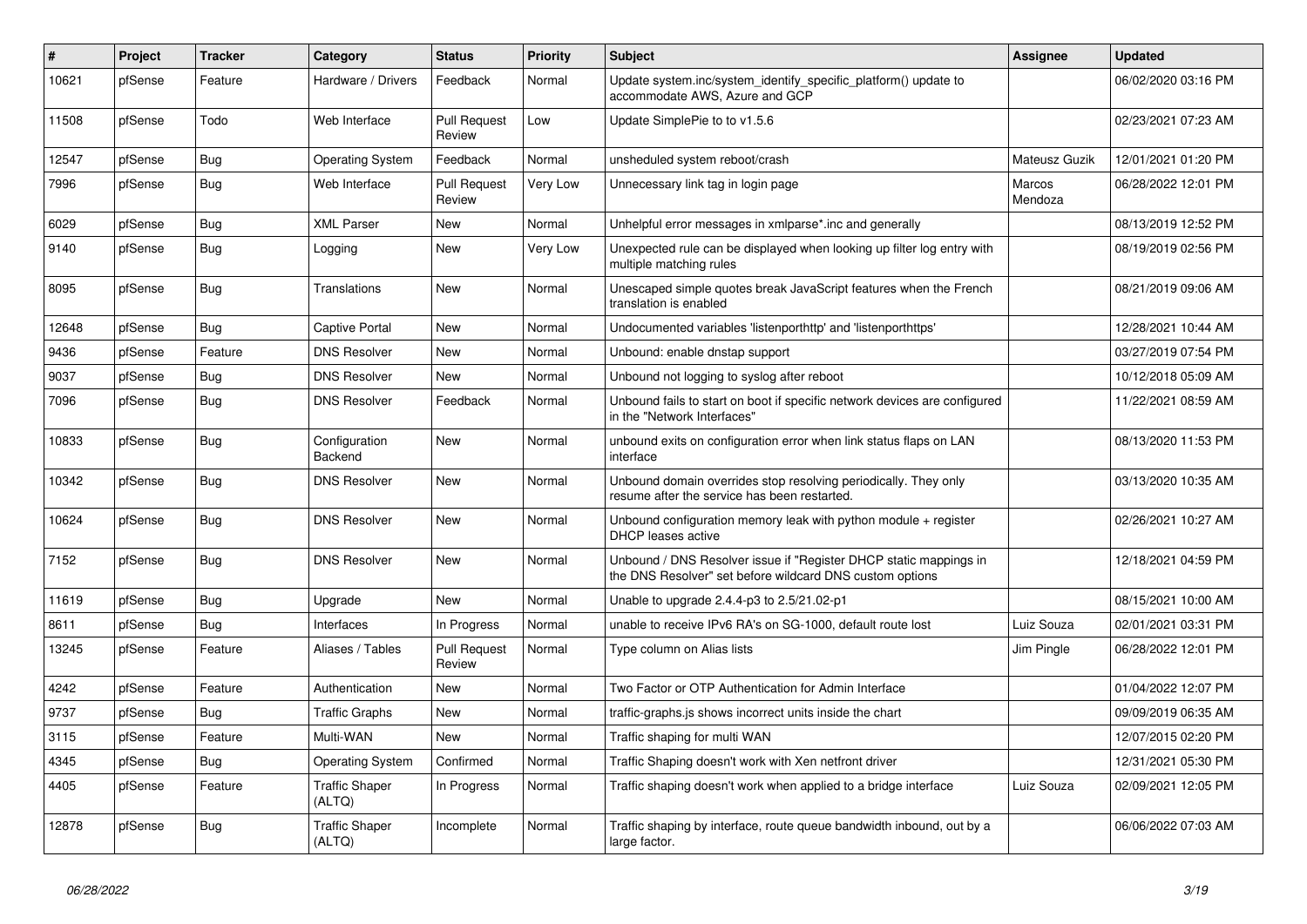| ∦     | Project | <b>Tracker</b> | Category                        | <b>Status</b> | <b>Priority</b> | <b>Subject</b>                                                                                                                    | Assignee      | <b>Updated</b>      |
|-------|---------|----------------|---------------------------------|---------------|-----------------|-----------------------------------------------------------------------------------------------------------------------------------|---------------|---------------------|
| 1849  | pfSense | <b>Bug</b>     | <b>Traffic Shaper</b><br>(ALTQ) | New           | Normal          | Traffic shaper - By Queue view needs to show/use friendly inerface<br>names                                                       |               | 01/10/2022 08:10 AM |
| 2315  | pfSense | Feature        | <b>Traffic Shaper</b><br>(ALTQ) | New           | Normal          | Traffic Shaper - Adaptive Bandwidth Management                                                                                    |               | 02/06/2016 05:07 AM |
| 8073  | pfSense | Bug            | <b>IPsec</b>                    | New           | Normal          | Traffic inexplicably not going through IPSEC despite (in theory)<br>matching SPs                                                  |               | 11/09/2017 02:51 AM |
| 9101  | pfSense | Bug            | <b>Traffic Graphs</b>           | New           | Normal          | Traffic Graphs/Dashboard Slows Downloads Being Performed by the<br>Same Firefox Browser                                           |               | 08/21/2019 09:18 AM |
| 12401 | pfSense | <b>Bug</b>     | <b>Traffic Graphs</b>           | New           | Normal          | Traffic graphs with untagged and tagged VLAN on same interface                                                                    |               | 09/23/2021 09:18 PM |
| 4467  | pfSense | <b>Bug</b>     | <b>Traffic Shaper</b><br>(ALTQ) | New           | Normal          | Traffic Graphs shows wrong throughput when traffic shaping enabled                                                                |               | 02/23/2015 05:31 PM |
| 7400  | pfSense | Bug            | <b>Traffic Graphs</b>           | Assigned      | Normal          | Traffic Graphs show bad data on 2.3.3 1                                                                                           | Jared Dillard | 12/31/2021 05:47 PM |
| 11759 | pfSense | <b>Bug</b>     | Dashboard                       | New           | Normal          | Traffic graphs on dashboard double upload on pppoe links                                                                          |               | 12/30/2021 04:00 AM |
| 9087  | pfSense | <b>Bug</b>     | <b>Traffic Graphs</b>           | New           | Normal          | Traffic Graph Widget Legend Not Updating                                                                                          |               | 08/14/2019 12:38 PM |
| 10959 | pfSense | <b>Bug</b>     | <b>Traffic Graphs</b>           | Feedback      | Low             | Traffic graph stopped on interface used via netmap                                                                                |               | 02/22/2021 02:57 AM |
| 9566  | pfSense | <b>Bug</b>     | <b>Traffic Graphs</b>           | New           | Normal          | Traffic graph displays traffic incorrectly                                                                                        |               | 11/18/2019 07:54 AM |
| 8157  | pfSense | <b>Bug</b>     | Dashboard                       | New           | Very Low        | Traffic Graph clutter from time to time                                                                                           |               | 12/03/2017 06:40 AM |
| 7779  | pfSense | <b>Bug</b>     | OpenVPN                         | New           | Normal          | Traffic crossing a site-to-site OpenVPN tunnel fails to fragment.                                                                 |               | 06/02/2021 08:26 AM |
| 10311 | pfSense | <b>Bug</b>     | <b>OpenVPN</b>                  | New           | Normal          | Too low net.link.ifqmaxlen causes packet drop under load when using<br>OpenVPN inside bridge interface under load                 |               | 08/10/2021 03:10 AM |
| 3895  | pfSense | Feature        | Configuration<br>Backend        | New           | Normal          | Timeout for "Apply change"                                                                                                        |               | 01/25/2021 08:07 AM |
| 11262 | pfSense | Feature        | Rules / NAT                     | New           | Normal          | Time Based Rules - selects all days in the current month                                                                          |               | 04/27/2021 12:32 PM |
| 6501  | pfSense | Todo           | Web Interface                   | New           | Normal          | Tightening up subnet expansion                                                                                                    |               | 08/13/2019 01:23 PM |
| 7863  | pfSense | <b>Bug</b>     | User Manager /<br>Privileges    | New           | Normal          | The "WebCfg - All pages" permission inclueds the "User - System:<br>Shell account access" even though that is not a WebCofg page. |               | 09/16/2017 05:13 AM |
| 5791  | pfSense | <b>Bug</b>     | Rules / NAT                     | Confirmed     | Normal          | tftp-proxy functionality is easilly broken by unrelated rules                                                                     |               | 07/10/2016 12:24 AM |
| 5306  | pfSense | <b>Bug</b>     | Package System                  | New           | Normal          | textarea fields should have linebreaks sanitized automatically on save                                                            |               | 03/03/2017 04:15 AM |
| 11379 | pfSense | Feature        | <b>Captive Portal</b>           | New           | Normal          | <b>Template Roll Printer</b>                                                                                                      |               | 02/07/2021 05:26 AM |
| 1656  | pfSense | Feature        | Diagnostics                     | New           | Normal          | Teach pfctl to kill states by port number                                                                                         |               | 08/21/2019 09:55 AM |
| 10237 | pfSense | Feature        | Upgrade                         | New           | Normal          | Take ZFS snapshot on Upgrade                                                                                                      |               | 04/07/2020 03:58 PM |
| 10310 | pfSense | Bug            | Upgrade                         | New           | Normal          | Systems with low RAM and several packages may temporarily fail to<br>load large tables after an upgrade                           |               | 03/03/2020 07:55 AM |
| 10325 | pfSense | Bug            | Notifications                   | New           | Normal          | System/Advanced/Notifications/E-Mail - SMTP Notification E-Mail auth<br>password Unexpected Bahaviour                             |               | 10/30/2020 08:17 AM |
| 8820  | pfSense | <b>Bug</b>     | Rules / NAT                     | New           | Low             | System/Advanced/Misc - "Do not kill connections when schedule<br>expires" UN-checked still leaves existing connections open.      |               | 07/28/2020 10:59 AM |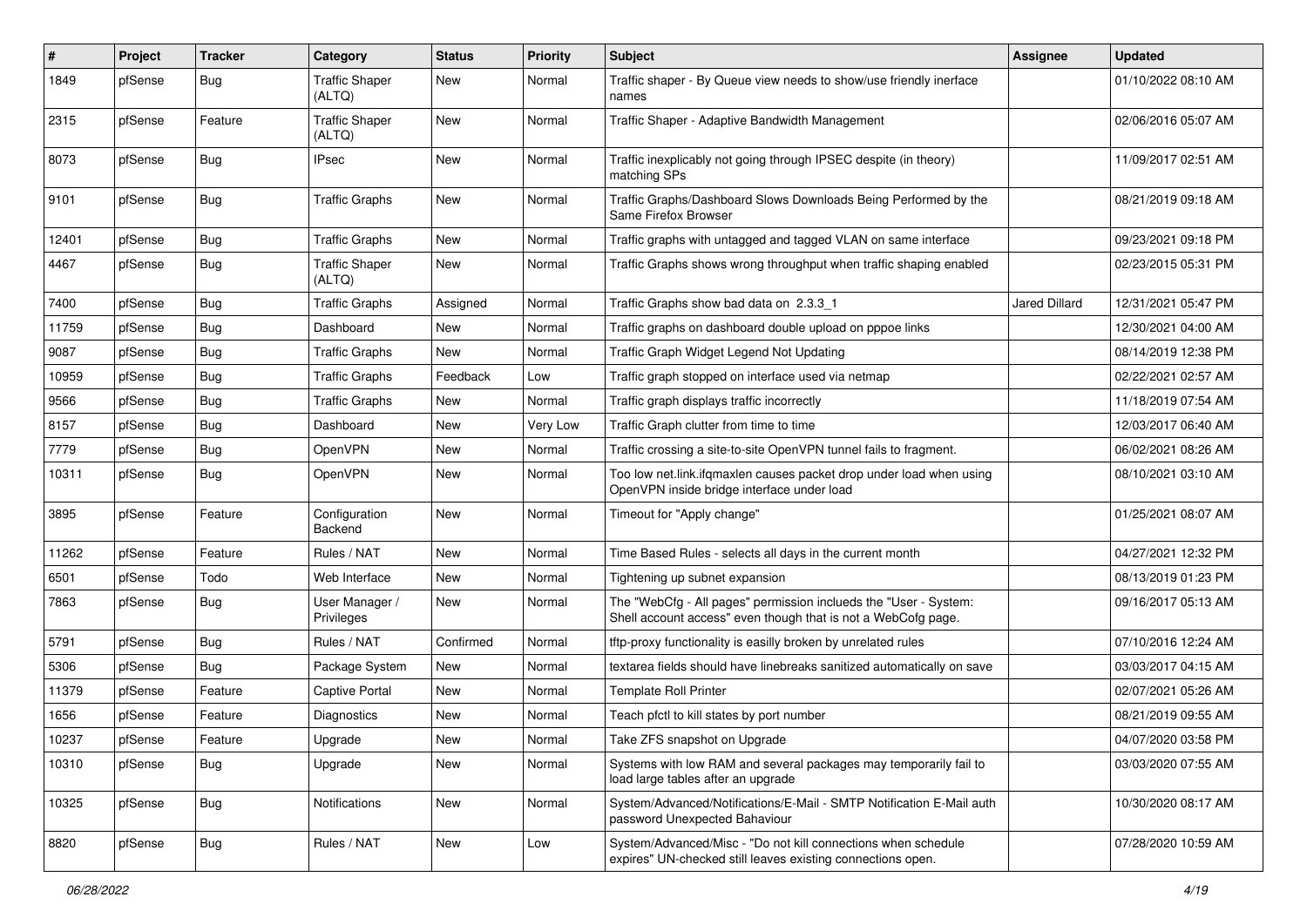| $\vert$ # | Project | <b>Tracker</b> | Category                                               | <b>Status</b>                 | <b>Priority</b> | Subject                                                                             | Assignee             | <b>Updated</b>      |
|-----------|---------|----------------|--------------------------------------------------------|-------------------------------|-----------------|-------------------------------------------------------------------------------------|----------------------|---------------------|
| 9732      | pfSense | Feature        | DHCP (IPv4)                                            | <b>New</b>                    | Normal          | System UTC time offset in DHCP Option 2                                             |                      | 09/06/2019 08:39 PM |
| 12747     | pfSense | Bug            | Logging                                                | New                           | Normal          | System log is filled by sshguard                                                    |                      | 05/03/2022 03:08 AM |
| 11429     | pfSense | <b>Bug</b>     | Web Interface                                          | <b>New</b>                    | Normal          | System Log / Settings form activates "Reset Log Files" button on enter              |                      | 10/28/2021 01:35 PM |
| 10143     | pfSense | Bug            | <b>DNS Resolver</b>                                    | <b>New</b>                    | Normal          | System hostname DNS entry is assigned to the wrong IP on multi-wan<br>setups        |                      | 12/31/2019 02:33 PM |
| 8335      | pfSense | Bug            | <b>LAGG Interfaces</b>                                 | New                           | Normal          | System hang with LACP downlink to UniFi switch                                      |                      | 08/21/2019 11:18 AM |
| 11473     | pfSense | <b>Bug</b>     | Web Interface                                          | New                           | Normal          | System Activity shows invalid data on SG-3100                                       |                      | 02/19/2021 08:12 PM |
| 12464     | pfSense | <b>Bug</b>     | Logging                                                | <b>Pull Request</b><br>Review | Normal          | Syslog Auth messages are sent as Emergency Level                                    |                      | 06/28/2022 12:01 PM |
| 2593      | pfSense | Feature        | <b>XMLRPC</b>                                          | <b>New</b>                    | Normal          | sync NTPD, SNMP config between HA members                                           |                      | 01/14/2015 09:04 AM |
| 8243      | pfSense | Feature        | <b>XMLRPC</b>                                          | New                           | Normal          | Sync dashboard settings over xmlrpc                                                 |                      | 08/21/2019 10:42 AM |
| 6386      | pfSense | Bug            | <b>IPv6 Router</b><br><b>Advertisements</b><br>(RADVD) | <b>New</b>                    | Low             | Switching Router Advertisements to disabled should broadcast IP<br>Removal messages |                      | 05/22/2016 10:44 PM |
| 10904     | pfSense | Feature        | <b>DHCP Relay</b>                                      | <b>Pull Request</b><br>Review | Normal          | Support vti interfaces in dhcrelay                                                  | Luiz Souza           | 10/12/2020 07:35 AM |
| 6574      | pfSense | Feature        | Hardware / Drivers                                     | <b>New</b>                    | Normal          | Support USB RNDIS network interfaces                                                |                      | 08/20/2019 08:46 AM |
| 6569      | pfSense | Feature        | <b>NTPD</b>                                            | New                           | Normal          | Support Rockwell ZODIAC binary protocol (Jupiter receiver) for high<br>precision    | Jim Pingle           | 07/18/2016 11:45 AM |
| 2410      | pfSense | Feature        | <b>DNS Forwarder</b>                                   | New                           | Normal          | Support name based aliasing via CNAMEs or some other mechanism.                     |                      | 12/11/2012 09:56 PM |
| 4796      | pfSense | Feature        | Routing                                                | New                           | Normal          | Support Multiple FIBs in pfSense                                                    | Luiz Souza           | 09/22/2017 12:12 AM |
| 1937      | pfSense | Feature        | Rules / NAT                                            | <b>New</b>                    | Normal          | Support for rule groupings                                                          |                      | 08/20/2019 12:42 PM |
| 4632      | pfSense | Feature        | <b>Operating System</b>                                | <b>New</b>                    | Normal          | Support for Multipath TCP (MPTCP)                                                   | Jim Thompson         | 03/01/2022 05:39 AM |
| 7783      | pfSense | Feature        | <b>Operating System</b>                                | New                           | Normal          | Support for hosting VMs on pfSense using bhyve                                      |                      | 03/25/2022 11:53 AM |
| 13297     | pfSense | Feature        | Routing                                                | <b>New</b>                    | Normal          | Support for Gateway Groups as Static Route destinations                             |                      | 06/24/2022 07:41 AM |
| 9536      | pfSense | Feature        | DHCP (IPv6)                                            | <b>New</b>                    | Normal          | Support dynamic prefix in DHCPv6 Server                                             |                      | 05/25/2022 04:27 AM |
| 2357      | pfSense | Feature        | Interfaces                                             | New                           | Low             | <b>Support Dual Stack Lite</b>                                                      |                      | 05/13/2014 09:39 PM |
| 7442      | pfSense | Feature        | <b>Diagnostics</b>                                     | New                           | Low             | Suggestions for Diagnostics / ARP Table and Diagnostics / NDP Table                 |                      | 08/21/2019 09:27 AM |
| 8168      | pfSense | Feature        | <b>IPsec</b>                                           | New                           | Normal          | strongswan dhcp option                                                              |                      | 12/19/2017 04:14 AM |
| 10726     | pfSense | <b>Bug</b>     | Rules / NAT                                            | <b>New</b>                    | Normal          | Sticky-connections option is bugged - sticky-address cannot be<br>redefined         |                      | 11/12/2020 10:12 AM |
| 2234      | pfSense | Bug            | Web Interface                                          | Confirmed                     | Low             | Status: Traffic Graph - only shows interface's subnet                               |                      | 01/15/2022 08:33 PM |
| 4451      | pfSense | Bug            | DHCP (IPv4)                                            | <b>New</b>                    | Low             | Status DHCP Leases shows double entries for static entries without IP<br>address    | <b>Phillip Davis</b> | 05/21/2022 04:55 PM |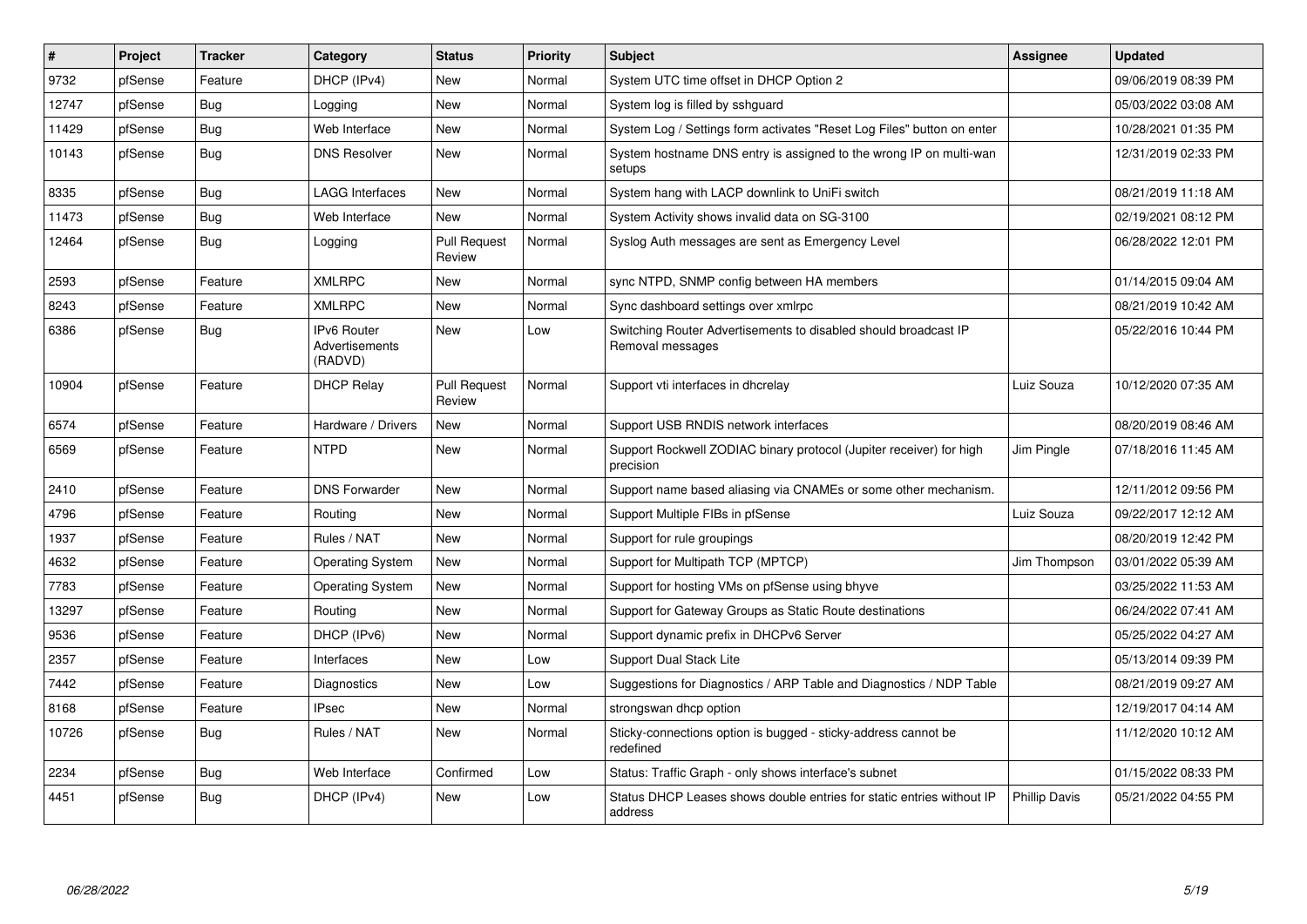| $\#$  | Project | <b>Tracker</b> | Category                                 | <b>Status</b> | <b>Priority</b> | <b>Subject</b>                                                                                                   | Assignee             | <b>Updated</b>      |
|-------|---------|----------------|------------------------------------------|---------------|-----------------|------------------------------------------------------------------------------------------------------------------|----------------------|---------------------|
| 6816  | pfSense | Feature        | IPv6 Router<br>Advertisements<br>(RADVD) | <b>New</b>    | Normal          | Status and/or Diagnostics page for radvd                                                                         |                      | 08/13/2019 02:35 PM |
| 8130  | pfSense | <b>Bug</b>     | <b>Traffic Graphs</b>                    | New           | Normal          | Status - Monitoring - Area chart displays traffic data differently than Line<br>or Bar charts                    |                      | 11/26/2017 01:40 PM |
| 1813  | pfSense | <b>Bug</b>     | Rules / NAT                              | Confirmed     | Normal          | Static routes on WAN interfaces overridden by route-to for<br>firewall-initiated traffic                         |                      | 11/09/2016 02:06 PM |
| 8066  | pfSense | <b>Bug</b>     | Routing                                  | <b>New</b>    | Normal          | Static routes not applied when they go out a interface using carp                                                |                      | 11/08/2017 02:04 AM |
| 11296 | pfSense | Bug            | Routing                                  | <b>New</b>    | Normal          | Static route targets may still reachable via default route when the<br>gateway they should route through is down | <b>Viktor Gurov</b>  | 06/28/2022 12:01 PM |
| 3796  | pfSense | <b>Bug</b>     | Diagnostics                              | Confirmed     | Normal          | States summary fails and is very slow with large state tables                                                    |                      | 12/11/2021 08:03 PM |
| 6220  | pfSense | <b>Bug</b>     | <b>Operating System</b>                  | Confirmed     | Normal          | state mismatch with host-initiated traffic matching binat to IP not locally<br>assigned                          | Luiz Souza           | 06/08/2016 09:23 AM |
| 10513 | pfSense | Bug            | Rules / NAT                              | <b>New</b>    | Normal          | State issues with policy routing and HA failover                                                                 |                      | 04/21/2022 12:39 PM |
| 8313  | pfSense | <b>Bug</b>     | <b>Notifications</b>                     | <b>New</b>    | Normal          | STARTTLS auto detection not working                                                                              |                      | 04/21/2022 12:39 PM |
| 5074  | pfSense | Feature        | Upgrade                                  | <b>New</b>    | Normal          | Standard release notes URLs to facilitate GUI viewing before upgrade                                             |                      | 04/21/2022 12:39 PM |
| 9288  | pfSense | Feature        | Authentication                           | <b>New</b>    | Normal          | SSHGuard add pfSense signature in standard                                                                       |                      | 08/14/2019 01:19 PM |
| 11786 | pfSense | Bug            | <b>Services</b>                          | New           | Normal          | SSH incomplete setup and startup fail while recovering XML backup in<br>a fresh install of pfSense 2.5.0         |                      | 04/17/2021 01:36 PM |
| 11335 | pfSense | Bug            | Interfaces                               | <b>New</b>    | Normal          | Spoofing the MAC on a LAGG interface does not work for some NIC<br>types.                                        |                      | 01/29/2021 09:10 AM |
| 7648  | pfSense | Bug            | CARP                                     | <b>New</b>    | Very Low        | SPAN ports on an interface renders CARP HA inoperative                                                           |                      | 06/14/2017 09:19 PM |
| 7260  | pfSense | Feature        | Rules / NAT                              | <b>New</b>    | Normal          | Source OS / p0f Database Missing Modern Operating Systems                                                        |                      | 04/18/2020 02:25 AM |
| 10277 | pfSense | <b>Bug</b>     | Web Interface                            | <b>New</b>    | Normal          | Sorting the log entries does not use year value                                                                  |                      | 02/24/2020 07:46 AM |
| 7172  | pfSense | <b>Bug</b>     | DHCP (IPv4)                              | <b>New</b>    | Normal          | Sorting by hostname in Services > DHCP Server > LAN should be<br>'natural" (alphanumeric friendly)               |                      | 08/20/2019 03:47 PM |
| 4500  | pfSense | Bug            | UPnP/NAT-PMP                             | Confirmed     | Normal          | Some miniupnp port mappings are not displayed in the Status page                                                 |                      | 04/25/2022 12:49 PM |
| 9167  | pfSense | <b>Bug</b>     | Rules / NAT                              | <b>New</b>    | Normal          | Some Important ICMPv6 Traffic Not Allowed by Default Rules                                                       |                      | 08/14/2019 01:00 PM |
| 5922  | pfSense | Feature        | <b>SNMP</b>                              | <b>New</b>    | Normal          | SNMP - enable SNMP v3 functionality                                                                              | <b>Viktor Gurov</b>  | 03/02/2022 02:40 PM |
| 8349  | pfSense | Feature        | <b>Traffic Graphs</b>                    | <b>New</b>    | Normal          | Show the actual numerical information (upload/download speeds) in the<br>traffic graph dashboard widget          | <b>Jared Dillard</b> | 02/28/2018 09:42 AM |
| 9574  | pfSense | Feature        | Package System                           | New           | Normal          | Show changelog at package upgrade                                                                                |                      | 06/02/2019 04:35 AM |
| 7398  | pfSense | Feature        | <b>Traffic Graphs</b>                    | Assigned      | Normal          | Show average value of bandwidth in/out on Dashboard trafic graph                                                 | Jared Dillard        | 08/21/2019 08:56 AM |
| 2049  | pfSense | Feature        | Rules / NAT                              | New           | Normal          | Show Auto Generated Rules and Use them to turn features on/off when<br>applicable                                |                      | 08/20/2019 03:37 PM |
| 4292  | pfSense | Feature        | <b>RRD Graphs</b>                        | <b>New</b>    | Normal          | Show 95th Percentile for IPv6 Traffic in RRD Graphs                                                              |                      | 01/25/2015 02:24 PM |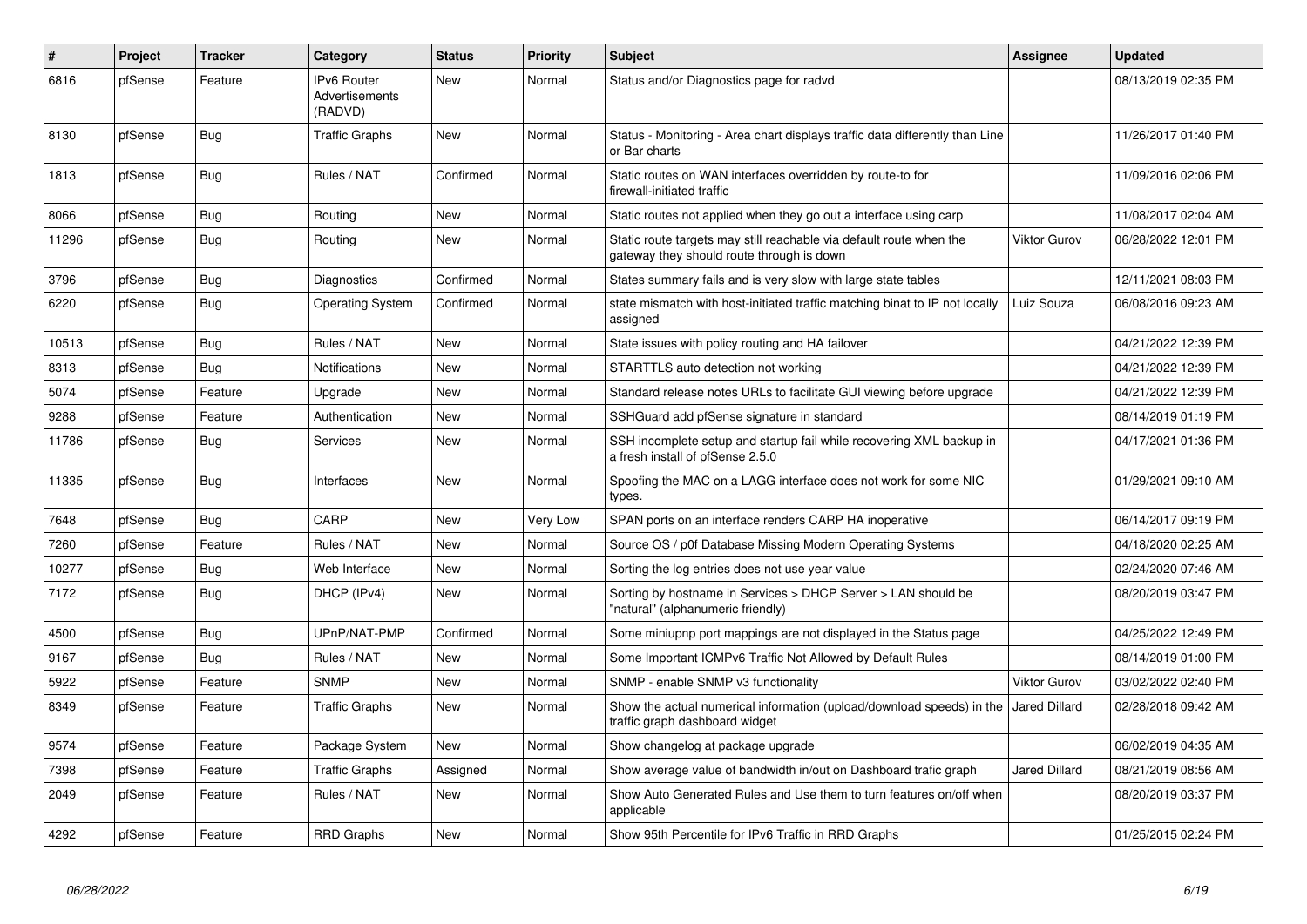| #     | Project | <b>Tracker</b> | Category                     | <b>Status</b>                 | <b>Priority</b> | <b>Subject</b>                                                                                | Assignee      | <b>Updated</b>      |
|-------|---------|----------------|------------------------------|-------------------------------|-----------------|-----------------------------------------------------------------------------------------------|---------------|---------------------|
| 6500  | pfSense | Feature        | Package System               | New                           | Normal          | Should be a way to determine which packages are available without<br>having to update/install |               | 06/17/2016 05:34 PM |
| 1219  | pfSense | Feature        | Developer Tools              | New                           | Low             | Ship DTRACE enabled kernels in the images                                                     |               | 07/26/2017 03:14 AM |
| 10584 | pfSense | <b>Bug</b>     | Hardware / Drivers           | <b>New</b>                    | Normal          | SG-3100 with M.2: shutdown instead of reboot                                                  |               | 07/21/2020 03:08 AM |
| 3087  | pfSense | Feature        | Web Interface                | New                           | Normal          | Setup Wizard does not include IPv6 options for interfaces                                     |               | 07/10/2013 06:19 PM |
| 5080  | pfSense | Feature        | DHCP (IPv4)                  | New                           | Normal          | Settings tab under Services>DHCP Server                                                       |               | 08/13/2019 12:53 PM |
| 4428  | pfSense | <b>Bug</b>     | Interfaces                   | Confirmed                     | Normal          | Setting media option on em(4) leads to infinite link cycling                                  |               | 07/06/2016 12:45 AM |
| 12811 | pfSense | Bug            | Gateway Monitoring           | New                           | Normal          | Services are not restarted when PPP interfaces connect                                        | Jim Pingle    | 06/28/2022 12:01 PM |
| 10802 | pfSense | Feature        | DHCP (IPv4)                  | New                           | Very Low        | Seperator for DHCP Static Mapped leases                                                       |               | 07/31/2020 10:30 AM |
| 9680  | pfSense | Feature        | <b>DHCP Relay</b>            | New                           | Normal          | Seperate DHCP Server and relay per interface                                                  |               | 02/27/2020 10:47 AM |
| 11324 | pfSense | Feature        | Logging                      | New                           | Normal          | Separate syslog "Remote log servers" Parameters                                               |               | 01/27/2021 10:47 AM |
| 13258 | pfSense | <b>Bug</b>     | Console Menu                 | <b>Pull Request</b><br>Review | Low             | secret menu option 100                                                                        | Jim Pingle    | 06/28/2022 12:01 PM |
| 9717  | pfSense | Feature        | Web Interface                | New                           | Low             | Search box for pfsense?                                                                       |               | 07/05/2020 02:14 PM |
| 8929  | pfSense | Feature        | Web Interface                | New                           | Normal          | Scroll bar css dark theme                                                                     |               | 08/14/2019 12:16 PM |
| 7385  | pfSense | Todo           | Web Interface                | New                           | Normal          | Sanitize PHP includes                                                                         |               | 08/13/2019 03:22 PM |
| 5367  | pfSense | <b>Bug</b>     | Web Interface                | New                           | Normal          | Safari repeatedly tries to reload dashboard                                                   | Jared Dillard | 08/22/2016 11:08 AM |
| 13249 | pfSense | Bug            | Console Menu                 | New                           | Normal          | Running playback comands multiple times results in PHP error                                  |               | 06/06/2022 07:02 AM |
| 9887  | pfSense | <b>Bug</b>     | Rules / NAT                  | New                           | Low             | Rule separator positions change when deleting multiple rules                                  |               | 06/28/2022 12:01 PM |
| 2138  | pfSense | Bug            | RRD Graphs                   | New                           | Normal          | RRD Wireless graph broken in BSS mode                                                         |               | 02/06/2016 04:59 AM |
| 2024  | pfSense | Feature        | Package System               | New                           | Normal          | RRD Graphs for packages                                                                       |               | 08/13/2019 12:24 PM |
| 5849  | pfSense | Bug            | CARP                         | New                           | Normal          | Routing fail on CARP IPsec                                                                    |               | 12/18/2021 04:41 PM |
| 9253  | pfSense | Feature        | User Manager /<br>Privileges | New                           | Normal          | RFE: True View-Only WebCFG options                                                            |               | 08/21/2019 09:21 AM |
| 12091 | pfSense | Feature        | Authentication               | New                           | Normal          | RFE: Add support for sssd authentication                                                      |               | 12/10/2021 04:55 PM |
| 13091 | pfSense | Feature        | OpenVPN                      | New                           | Normal          | RFE: Ability to specify the order of OpenVPN Authentication servers                           |               | 04/22/2022 04:30 PM |
| 9575  | pfSense | Feature        | DHCP (IPv6)                  | New                           | Very Low        | RFC 7078 - Distributing Address Selection Policy Using DHCPv6                                 |               | 08/14/2019 02:39 PM |
| 6544  | pfSense | Feature        | DHCP (IPv4)                  | New                           | Very Low        | RFC 3046 DHCP Option 82 support (and RFC 3315/4649/4580 for<br>IPv6)                          |               | 07/13/2020 02:14 AM |
| 8274  | pfSense | Feature        | <b>Traffic Graphs</b>        | New                           | Normal          | Reverse Inverse Traffic Graph View                                                            | Jared Dillard | 08/14/2019 10:31 AM |
| 385   | pfSense | Feature        | <b>Captive Portal</b>        | New                           | Normal          | Reverse captive portal                                                                        |               | 08/13/2019 12:23 PM |
| 1738  | pfSense | <b>Bug</b>     | Backup / Restore             | New                           | Very Low        | Restore fails when username in backup is not matching                                         |               | 12/11/2021 07:51 PM |
| 7964  | pfSense | Bug            | Multi-WAN                    | New                           | Normal          | Restart openvpn on gateway switching                                                          |               | 08/19/2019 12:35 PM |
| 6361  | pfSense | Bug            | Web Interface                | New                           | Low             | Responsive Mobile Menu issue                                                                  |               | 05/16/2016 12:09 PM |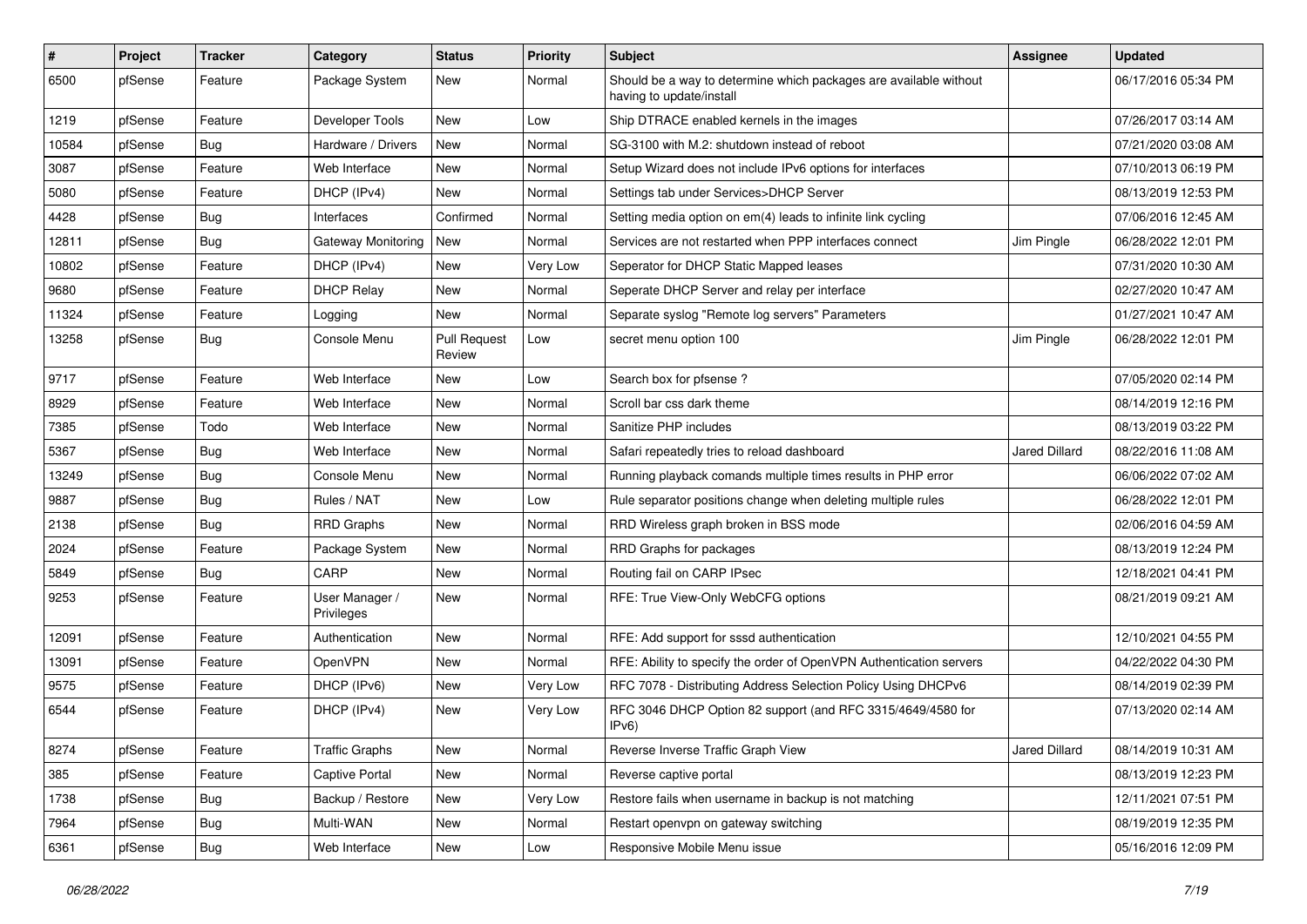| ∦     | Project | <b>Tracker</b> | Category                                 | <b>Status</b> | <b>Priority</b> | <b>Subject</b>                                                                                         | <b>Assignee</b> | <b>Updated</b>      |
|-------|---------|----------------|------------------------------------------|---------------|-----------------|--------------------------------------------------------------------------------------------------------|-----------------|---------------------|
| 1307  | pfSense | Feature        | Web Interface                            | New           | Normal          | Request: Option To Resolve Addresses in State Table Summary                                            |                 | 02/06/2016 04:58 AM |
| 10401 | pfSense | Feature        | Dashboard                                | New           | Normal          | Request: ability to sort/separate stopped/running Service(s) on<br>Dashboard -> Services Status widget |                 | 03/31/2020 04:48 PM |
| 9130  | pfSense | Feature        | DHCP (IPv4)                              | New           | Normal          | Request ID [#INC-16195]: DHCP - PXE Boot                                                               |                 | 09/10/2020 01:39 PM |
| 2676  | pfSense | Feature        | Rules / NAT                              | New           | Normal          | Reply-to option in firewall rule                                                                       |                 | 05/05/2017 03:15 PM |
| 5813  | pfSense | Feature        | Traffic Shaper<br>(ALTQ)                 | New           | Normal          | Replacement of layer7 filter                                                                           |                 | 02/18/2017 05:08 PM |
| 11856 | pfSense | Feature        | Diagnostics                              | <b>New</b>    | Normal          | Replace/add Alias or DNS names for known LAN addresses in the<br>State table                           |                 | 04/27/2021 08:01 AM |
| 10312 | pfSense | Feature        | Rules / NAT                              | <b>New</b>    | Low             | Reordering of NAT rules without dragging                                                               |                 | 03/03/2020 07:28 AM |
| 10651 | pfSense | Feature        | OpenVPN                                  | New           | Normal          | Remove/replace deprecated OpenVPN options                                                              |                 | 06/10/2020 11:32 AM |
| 10995 | pfSense | Feature        | <b>Operating System</b>                  | New           | Low             | Remove VMware MSI-X from the PCI blacklist.                                                            |                 | 10/20/2020 11:40 AM |
| 2099  | pfSense | Todo           | CARP                                     | New           | Normal          | Remove "queue" from CARP traffic                                                                       |                 | 01/19/2012 10:59 AM |
| 2276  | pfSense | Feature        | Certificates                             | <b>New</b>    | Normal          | Remote CRL fetch support                                                                               |                 | 02/06/2016 04:14 AM |
| 12679 | pfSense | Feature        | Interfaces                               | New           | Normal          | Remind user to update DHCPv6 range when changing interface IPv6<br>prefix                              |                 | 01/12/2022 07:36 AM |
| 6554  | pfSense | Feature        | <b>NTPD</b>                              | New           | Normal          | Reintroduce NTP mode7 for IEEE 1588 PTPd interop                                                       |                 | 08/13/2019 01:40 PM |
| 6283  | pfSense | Feature        | DHCP (IPv6)                              | <b>New</b>    | Normal          | Register DHCPv6 leases with DNS resolver                                                               |                 | 08/21/2019 10:48 AM |
| 13252 | pfSense | <b>Bug</b>     | Upgrade                                  | New           | Normal          | reduce frequency of php-fpm socket connection attempts from<br>check_reload_status                     |                 | 06/12/2022 11:11 AM |
| 13228 | pfSense | <b>Bug</b>     | Interfaces                               | New           | Normal          | Recovering interface gateway may not be added back into gateway<br>groups and rules when expected      | Jim Pingle      | 06/28/2022 12:01 PM |
| 4646  | pfSense | Feature        | Dashboard                                | New           | Normal          | Recover valuable vertical screen real estate in dashboard                                              |                 | 04/20/2015 07:46 PM |
| 12813 | pfSense | Feature        | Installer                                | New           | Low             | Recover extra data in the installer                                                                    |                 | 02/17/2022 07:52 AM |
| 12343 | pfSense | Feature        | Diagnostics                              | New           | Low             | Real time traffic monitoring                                                                           |                 | 09/06/2021 01:26 PM |
| 12013 | pfSense | <b>Bug</b>     | Logging                                  | New           | Low             | Reading log data is inefficient in certain cases                                                       |                 | 06/08/2021 07:35 AM |
| 10980 | pfSense | <b>Bug</b>     | <b>Operating System</b>                  | New           | Normal          | rc.local is executed at login by rc.initial, and not at boot time.                                     |                 | 10/19/2020 09:39 AM |
| 6605  | pfSense | <b>Bug</b>     | Interfaces                               | Confirmed     | Normal          | rc.linkup logic issues with actions taken                                                              |                 | 07/12/2016 07:46 PM |
| 11093 | pfSense | <b>Bug</b>     | Wireless                                 | New           | Low             | ral(4) driver non-functional in arm64                                                                  |                 | 11/21/2020 10:45 AM |
| 10714 | pfSense | Bug            | DHCP (IPv6)                              | New           | Normal          | radvd only gives out the prefix of the "first" IPv6 address of an interface                            |                 | 10/06/2020 01:03 PM |
| 7737  | pfSense | Bug            | IPv6 Router<br>Advertisements<br>(RADVD) | New           | Normal          | radvd error message                                                                                    |                 | 08/13/2019 09:41 AM |
| 8831  | pfSense | <b>Bug</b>     | IPv6 Router<br>Advertisements<br>(RADVD) | New           | Very High       | Radvd causes latency spikes                                                                            |                 | 04/19/2021 04:51 AM |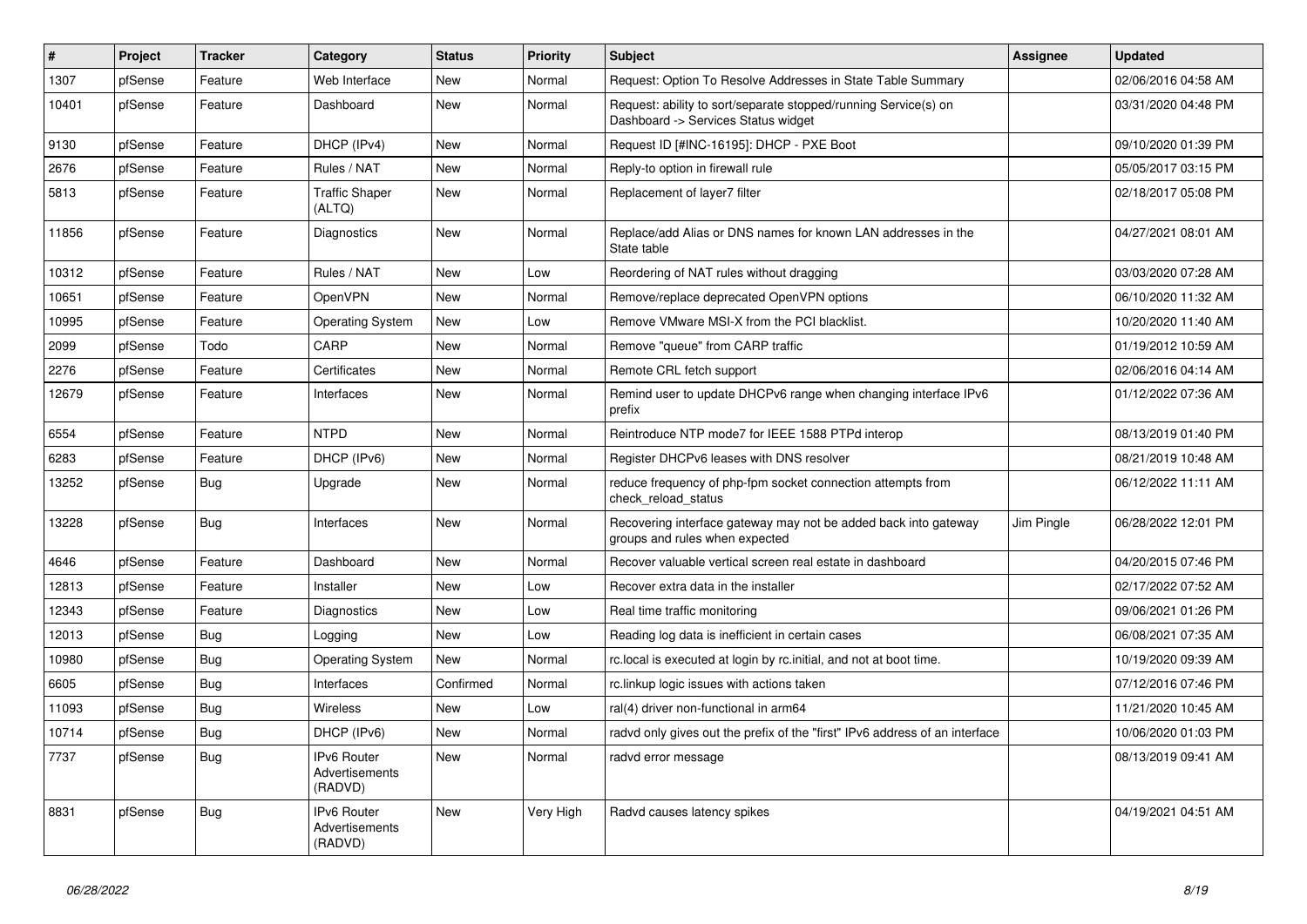| #     | Project | <b>Tracker</b> | Category                                        | <b>Status</b> | <b>Priority</b> | <b>Subject</b>                                                                                                                   | <b>Assignee</b>    | <b>Updated</b>      |
|-------|---------|----------------|-------------------------------------------------|---------------|-----------------|----------------------------------------------------------------------------------------------------------------------------------|--------------------|---------------------|
| 6873  | pfSense | <b>Bug</b>     | DHCP (IPv6)                                     | New           | Low             | radvd - Too many addresses in RDNSS section when previously using<br>DHCP <sub>v6</sub>                                          | Dominic<br>McKeown | 06/06/2018 10:45 AM |
| 3718  | pfSense | Feature        | <b>IPv6 Router</b><br>Advertisements<br>(RADVD) | New           | Normal          | radvd - enhancement proposal: ability to advertise routes and some<br>fixes - patches attached                                   |                    | 03/22/2020 02:59 PM |
| 5652  | pfSense | Bug            | Authentication                                  | <b>New</b>    | Normal          | Radius IETF Class Group Assignment - Incorrect Standard                                                                          |                    | 08/13/2019 01:39 PM |
| 4154  | pfSense | Bug            | User Manager /<br>Privileges                    | Confirmed     | Normal          | RADIUS authentication not working over IPv6                                                                                      |                    | 04/21/2022 12:39 PM |
| 10352 | pfSense | <b>Bug</b>     | Authentication                                  | <b>New</b>    | Very Low        | RADIUS authentication fails with MSCHAPv1 or MSCHAPv2 when<br>passwords contain international characters                         |                    | 06/20/2022 04:04 PM |
| 1434  | pfSense | Feature        | OpenVPN                                         | New           | Normal          | Radius Accounting in OpenVPN                                                                                                     |                    | 05/04/2013 03:06 PM |
| 12730 | pfSense | Bug            | <b>Captive Portal</b>                           | New           | Normal          | RADIUS accounting does not work if WAN is down                                                                                   |                    | 01/26/2022 05:13 AM |
| 6186  | pfSense | Bug            | <b>Services</b>                                 | <b>New</b>    | Normal          | race conditions in service startup                                                                                               |                    | 04/21/2022 12:39 PM |
| 4470  | pfSense | Feature        | IPv6 Router<br>Advertisements<br>(RADVD)        | New           | Normal          | RA page in GUI                                                                                                                   |                    | 08/20/2019 12:20 PM |
| 8712  | pfSense | Feature        | <b>Traffic Shaper</b><br>(ALTQ)                 | <b>New</b>    | Normal          | QOS on ipsec links                                                                                                               |                    | 06/22/2020 06:27 AM |
| 8770  | pfSense | Bug            | Interfaces                                      | <b>New</b>    | Normal          | QinQ interfaces always show as active                                                                                            |                    | 02/01/2020 09:47 AM |
| 7244  | pfSense | Feature        | Developer Tools                                 | New           | Normal          | Publish pfsense as a Vagrant Basebox                                                                                             |                    | 01/29/2019 04:09 AM |
| 9293  | pfSense | Feature        | Web Interface                                   | <b>New</b>    | Low             | Provide WebUI message (banner) prior to login                                                                                    |                    | 08/14/2019 02:39 PM |
| 7212  | pfSense | Feature        | Hardware / Drivers                              | New           | Normal          | Provide Driver for SG-1000 Crypto Accelerator                                                                                    | Luiz Souza         | 08/20/2019 08:46 AM |
| 8087  | pfSense | <b>Bug</b>     | Authentication                                  | New           | Normal          | Provide Calling-Station-ID to RADIUS backed VPN connections                                                                      |                    | 06/06/2020 05:36 AM |
| 10581 | pfSense | Feature        | Logging                                         | New           | Normal          | Provide ability to disable nginx access logging to remote syslog server                                                          |                    | 05/21/2020 08:36 PM |
| 3387  | pfSense | Feature        | Aliases / Tables                                | New           | Normal          | process alias urltable Frequency                                                                                                 |                    | 08/21/2019 11:01 AM |
| 6321  | pfSense | Bug            | L <sub>2</sub> TP                               | New           | Normal          | Problem with connecting I2tp over ipsec from android and windows                                                                 |                    | 11/13/2020 11:01 AM |
| 12393 | pfSense | <b>Bug</b>     | <b>Traffic Shaper</b><br>(ALTQ)                 | New           | Low             | Priority of qOthersLow higher than default queues                                                                                |                    | 09/21/2021 02:48 PM |
| 11545 | pfSense | Regression     | Interfaces                                      | Feedback      | Normal          | Primary interface address is not always used when VIPs are present                                                               | Reid Linnemann     | 06/28/2022 12:01 PM |
| 1833  | pfSense | Feature        | <b>PPTP</b>                                     | New           | Normal          | PPTP type WAN IPv6 support                                                                                                       |                    | 08/20/2019 10:12 AM |
| 9633  | pfSense | Feature        | <b>PPPoE Server</b>                             | New           | Normal          | PPPoE/L2TP Server Status Page                                                                                                    |                    | 10/09/2021 12:05 PM |
| 9617  | pfSense | Feature        | PPP Interfaces                                  | <b>New</b>    | Normal          | PPPoE Static IP Configuration in GUI                                                                                             |                    | 10/15/2021 08:52 PM |
| 32    | pfSense | Todo           | User Manager /<br>Privileges                    | New           | Normal          | PPPoE Server users integration with user manager                                                                                 |                    | 02/06/2016 04:53 AM |
| 1826  | pfSense | Feature        | PPPoE Server                                    | New           | Normal          | PPPoE server IPv6 support                                                                                                        |                    | 03/25/2022 04:25 PM |
| 12436 | pfSense | <b>Bug</b>     | PPPoE Server                                    | New           | Normal          | Pppoe server config gui does not allow setting of chap authentication,<br>and sets the network start address for allocation to 0 |                    | 10/21/2021 08:15 AM |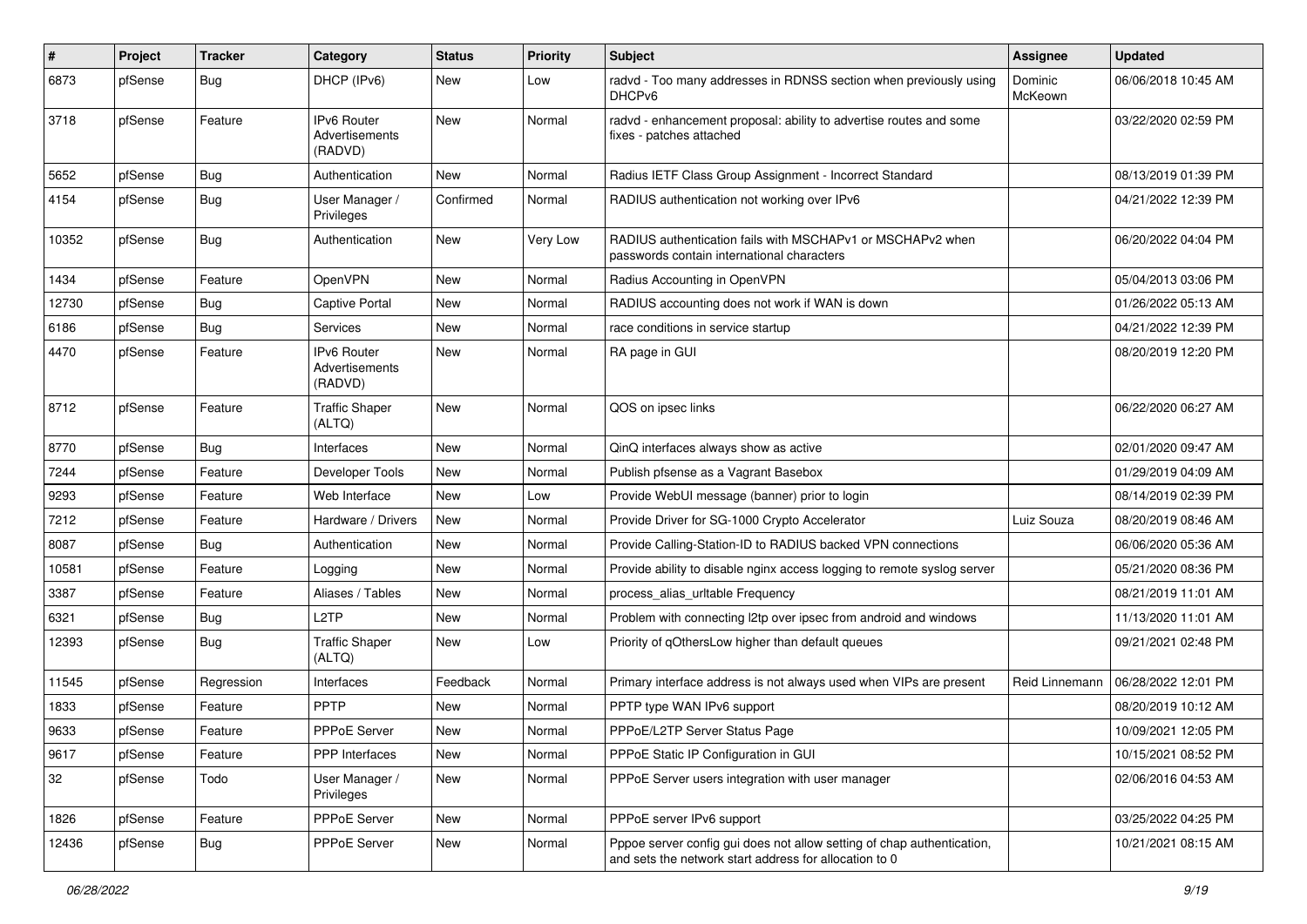| #     | Project | <b>Tracker</b> | Category                            | <b>Status</b> | <b>Priority</b> | <b>Subject</b>                                                                                                   | <b>Assignee</b> | <b>Updated</b>      |
|-------|---------|----------------|-------------------------------------|---------------|-----------------|------------------------------------------------------------------------------------------------------------------|-----------------|---------------------|
| 8078  | pfSense | Feature        | PPP Interfaces                      | New           | Normal          | <b>PPPoE Reconnect Wait Time</b>                                                                                 |                 | 11/09/2017 05:13 PM |
| 8512  | pfSense | <b>Bug</b>     | PPP Interfaces                      | New           | Normal          | PPPoE reconnect fails after interface flap                                                                       |                 | 08/20/2019 10:06 AM |
| 9192  | pfSense | Bug            | <b>PPP</b> Interfaces               | New           | Normal          | PPPoE daemon selects wrong interface                                                                             |                 | 08/20/2019 10:05 AM |
| 895   | pfSense | Feature        | <b>PPP</b> Interfaces               | <b>New</b>    | Very Low        | PPP subsystem MPPE/MPPC support                                                                                  |                 | 09/10/2019 04:24 PM |
| 10875 | pfSense | Bug            | Gateways                            | New           | Normal          | PPP periodic reset does not fully restore gateway group round-robin<br>functionality                             | Luiz Souza      | 11/05/2020 07:44 AM |
| 13307 | pfSense | Bug            | PPP Interfaces                      | New           | High            | PPP interface custom reset date/time Hour and Minute fields do not<br>properly handle "0" value                  |                 | 06/28/2022 12:01 PM |
| 6255  | pfSense | <b>Bug</b>     | <b>PPP</b> Interfaces               | Confirmed     | Low             | PPP Country/Provider/Plan configuration not saved                                                                |                 | 04/25/2016 07:15 PM |
| 10204 | pfSense | Feature        | Interfaces                          | <b>New</b>    | Low             | Possible clarification of Track IPv6 Interface Subnet ID                                                         |                 | 01/23/2020 01:04 PM |
| 6207  | pfSense | Feature        | Rules / NAT                         | New           | Normal          | Please, add "THIS_IF broadcast" Macro for use in firewall rules                                                  |                 | 08/21/2019 11:01 AM |
| 6228  | pfSense | Feature        | <b>Operating System</b>             | New           | Normal          | Please provide a means for IGMPv3 and MLDv2 support                                                              |                 | 05/20/2020 03:21 PM |
| 7781  | pfSense | Feature        | Rules / NAT                         | <b>New</b>    | Normal          | Please Enable Rule Separators on Manual Outbound NAT                                                             |                 | 08/21/2019 09:07 AM |
| 7082  | pfSense | Bug            | Package System                      | New           | Normal          | pkg edit.php - impossible to use default value with rowhelperfield                                               |                 | 08/21/2019 09:15 AM |
| 7195  | pfSense | Bug            | Package System                      | New           | Normal          | pkg_edit.php - <checkenablefields> tag has no effect on fields other<br/>than checkbox/input</checkenablefields> |                 | 08/21/2019 09:15 AM |
| 7531  | pfSense | Feature        | Package System                      | <b>New</b>    | Low             | pkg behavior when encountering invalid SSL certificate                                                           |                 | 05/08/2017 06:57 PM |
| 9838  | pfSense | Feature        | OpenVPN                             | New           | Normal          | PKCS11 support                                                                                                   |                 | 10/20/2019 02:12 PM |
| 9024  | pfSense | <b>Bug</b>     | <b>Traffic Shaper</b><br>(Limiters) | Feedback      | Normal          | Ping packet loss under load when using limiters                                                                  |                 | 05/12/2022 11:55 AM |
| 12774 | pfSense | Bug            | Backup / Restore                    | <b>New</b>    | Normal          | Picture widget image is not saved in backup                                                                      |                 | 04/04/2022 04:48 AM |
| 9353  | pfSense | <b>Bug</b>     | Dashboard                           | New           | Low             | PHPSession errors from limited access to dashboard and widgets                                                   |                 | 10/06/2020 09:31 AM |
| 13167 | pfSense | Bug            | Dynamic DNS                         | New           | Normal          | phpDynDNS: DigitalOcean ddns update fails (bad request, invalid<br>character '-' in request_id)                  |                 | 06/16/2022 09:30 PM |
| 11430 | pfSense | Bug            | Interfaces                          | <b>New</b>    | Normal          | PHP console spam after Assigning Interfaces                                                                      |                 | 10/09/2021 10:37 AM |
| 12849 | pfSense | Bug            | <b>Operating System</b>             | New           | Normal          | pfsync kernel crash on reboot                                                                                    | Mateusz Guzik   | 02/22/2022 02:02 PM |
| 8100  | pfSense | <b>Bug</b>     | CARP                                | New           | Normal          | pfsync Initially Deletes States on Primary for Connections Established<br>through Secondary                      | Luiz Souza      | 02/08/2022 12:59 PM |
| 7430  | pfSense | Bug            | Interfaces                          | New           | Normal          | pfsense-utils.inc - where_is_ipaddr_configured() should account for<br>loopback interface                        |                 | 08/13/2019 03:48 PM |
| 12768 | pfSense | Feature        | Upgrade                             | New           | Normal          | pfSense-repo: Make sure default config file exists                                                               |                 | 06/28/2022 12:01 PM |
| 7138  | pfSense | <b>Bug</b>     | DHCP (IPv6)                         | Assigned      | Normal          | Pfsense wide dhcpv6 client doesn't recognise ifid statement                                                      |                 | 04/21/2022 12:39 PM |
| 8576  | pfSense | <b>Bug</b>     | Rules / NAT                         | Feedback      | Low             | pfSense stops passing traffic after some time when using Outbound<br>NAT pool w/ Sticky Address                  |                 | 10/28/2021 01:47 PM |
| 6430  | pfSense | <b>Bug</b>     | <b>DNS Resolver</b>                 | Confirmed     | Low             | pfsense should sanity-check hostnames when copying from<br>dhcpd.leases to /etc/hosts                            |                 | 08/13/2019 01:23 PM |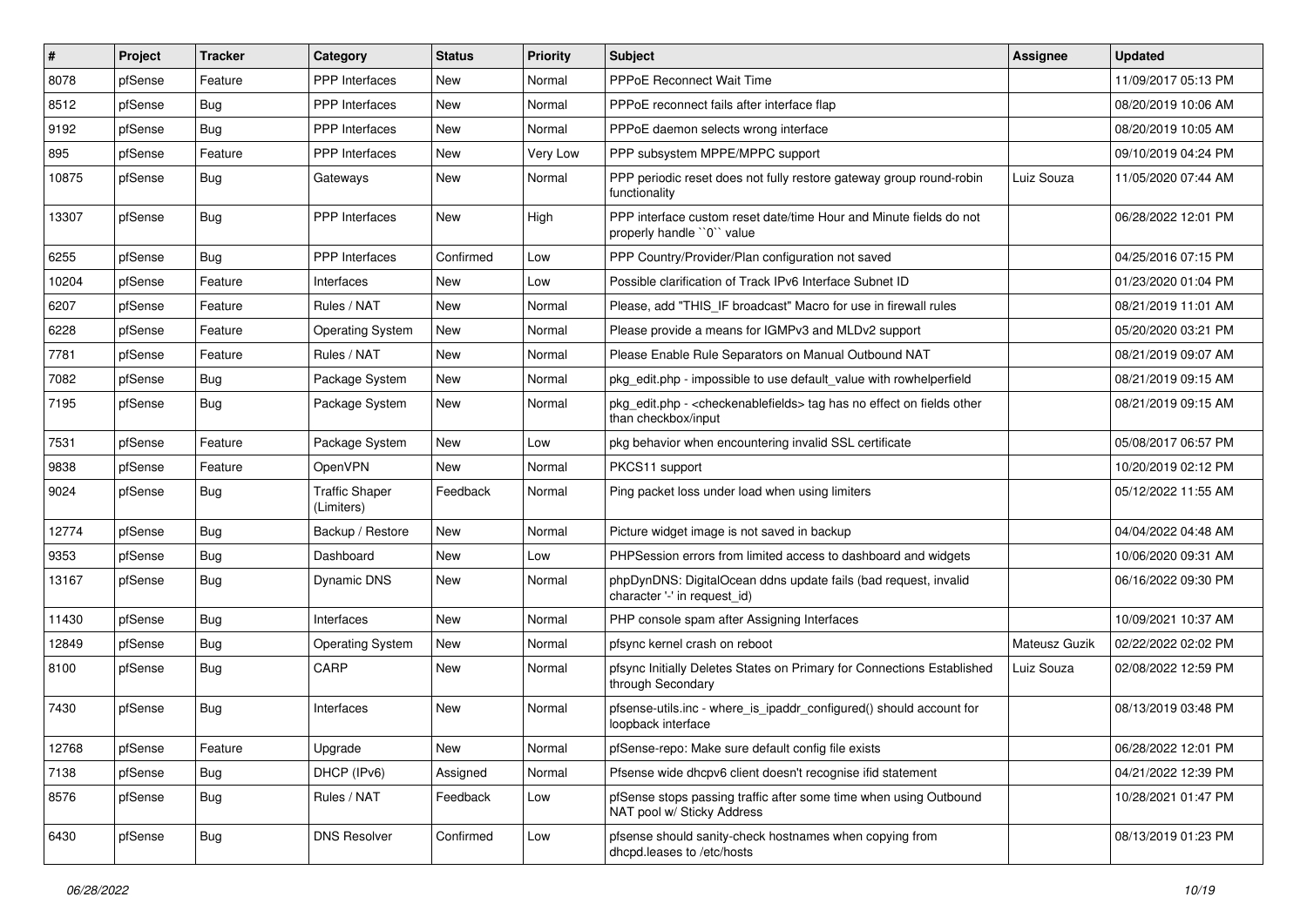| $\#$  | Project | <b>Tracker</b> | Category                     | <b>Status</b> | <b>Priority</b> | Subject                                                                            | <b>Assignee</b> | <b>Updated</b>      |
|-------|---------|----------------|------------------------------|---------------|-----------------|------------------------------------------------------------------------------------|-----------------|---------------------|
| 12888 | pfSense | Bug            | Rules / NAT                  | New           | Normal          | pfSense sends un-NATed packets during OpenVPN startup                              |                 | 03/01/2022 03:13 PM |
| 9876  | pfSense | Feature        | <b>Operating System</b>      | New           | Normal          | PFsense on KVM: Web interface hint to disable "Hardware Checksum<br>Offloading"    |                 | 07/03/2020 07:11 AM |
| 4499  | pfSense | Feature        | <b>LAGG Interfaces</b>       | New           | Normal          | pfSense LAGG interfaces; unable to set speed and duplex for member<br>interfaces.  |                 | 08/21/2019 11:16 AM |
| 12828 | pfSense | Bug            | Wireless                     | <b>New</b>    | Normal          | pfSense keeps crashing (Fatal trap 12: page fault while in kernel mode)            |                 | 02/21/2022 07:55 AM |
| 7352  | pfSense | Bug            | Routing                      | New           | Normal          | pfSense IPv6 static route is dumped after a WAN flap                               |                 | 01/20/2022 09:35 AM |
| 10671 | pfSense | Bug            | <b>Operating System</b>      | New           | Normal          | pfsense 2.4.5_1 does not boot on Gen2 2012R2 HyperV VM                             |                 | 05/09/2021 06:39 AM |
| 11184 | pfSense | Bug            | FreeBSD                      | <b>New</b>    | Normal          | PF: State policy cannot be configurable                                            |                 | 02/09/2021 02:43 AM |
| 1683  | pfSense | Feature        | Rules / NAT                  | New           | Normal          | PF scrub min-ttl option                                                            |                 | 09/23/2020 01:52 AM |
| 5075  | pfSense | Bug            | Rules / NAT                  | Confirmed     | Normal          | pf errors that don't return a line number on first line don't file notice          |                 | 09/01/2015 06:42 PM |
| 3943  | pfSense | Feature        | <b>Operating System</b>      | <b>New</b>    | Low             | pf - divert-reply not implemented (usefull for haproxy)                            |                 | 10/16/2014 06:42 PM |
| 12120 | pfSense | Feature        | <b>DHCP Relay</b>            | <b>New</b>    | Normal          | Permit several sets of destination DHCP servers in DHCP relay                      |                 | 07/11/2021 05:41 PM |
| 3706  | pfSense | Bug            | User Manager /<br>Privileges | New           | Normal          | Permission order affects default page on limited accounts, but can't<br>reorder    |                 | 02/06/2016 04:10 AM |
| 10238 | pfSense | Feature        | <b>Operating System</b>      | New           | Very Low        | Periodic Scrub of ZFS filesystem                                                   |                 | 12/31/2020 03:02 PM |
| 12122 | pfSense | Bug            | Web Interface                | New           | Normal          | Perform greedy actions asychronously                                               |                 | 07/10/2021 01:10 PM |
| 12549 | pfSense | Regression     | <b>IPsec</b>                 | <b>New</b>    | Normal          | Per-user Mobile IPsec settings are not applied to connecting mobile<br>clients     | Jim Pingle      | 06/28/2022 12:01 PM |
| 1574  | pfSense | Feature        | User Manager /<br>Privileges | New           | Normal          | Password quality enforcment.                                                       |                 | 02/06/2016 04:15 AM |
| 9485  | pfSense | Bug            | User Manager /<br>Privileges | New           | Normal          | password match error on system usermanager causes Group<br>membership to be reset. |                 | 04/26/2019 08:52 AM |
| 7365  | pfSense | Feature        | Logging                      | New           | Low             | Pass firewall/filter rule set through logging for centralized loggers to key<br>on |                 | 03/07/2017 10:44 AM |
| 12740 | pfSense | Bug            | FreeBSD                      | Incomplete    | Normal          | panic: esp_input_cb: Unexpected address family                                     |                 | 01/27/2022 01:19 PM |
| 13017 | pfSense | Feature        | Packet Capture               | New           | Normal          | Packet capture: add preview results while capture is running                       |                 | 04/09/2022 11:08 AM |
| 4914  | pfSense | Feature        | Diagnostics                  | New           | Low             | <b>Packet Capture Settings</b>                                                     |                 | 08/20/2019 08:51 AM |
| 4456  | pfSense | Feature        | <b>Diagnostics</b>           | <b>New</b>    | Normal          | Packet capture additional filtering options                                        |                 | 08/20/2019 03:30 PM |
| 11724 | pfSense | Bug            | Package System               | New           | Normal          | Packages unexpectedly removed when changing update branches                        |                 | 03/29/2021 08:09 AM |
| 5469  | pfSense | <b>Bug</b>     | Package System               | Confirmed     | Low             | package.dtd XSD schema is a piece of pathetic, useless, unmaintained<br>junk       |                 | 11/22/2015 06:26 AM |
| 7521  | pfSense | Feature        | Package System               | New           | High            | Package Updates via Mirror                                                         |                 | 05/04/2017 08:21 PM |
| 12248 | pfSense | Feature        | Package System               | New           | Low             | Package Update Availability Notification                                           |                 | 11/28/2021 10:02 AM |
| 13054 | pfSense | Feature        | Package System               | New           | Normal          | Package plugin hook for web server configuration stanzas                           | Jim Pingle      | 04/12/2022 03:04 PM |
| 6842  | pfSense | Feature        | Package System               | New           | Low             | Package Manager progress bar should indicate overall progress                      |                 | 08/21/2019 08:55 AM |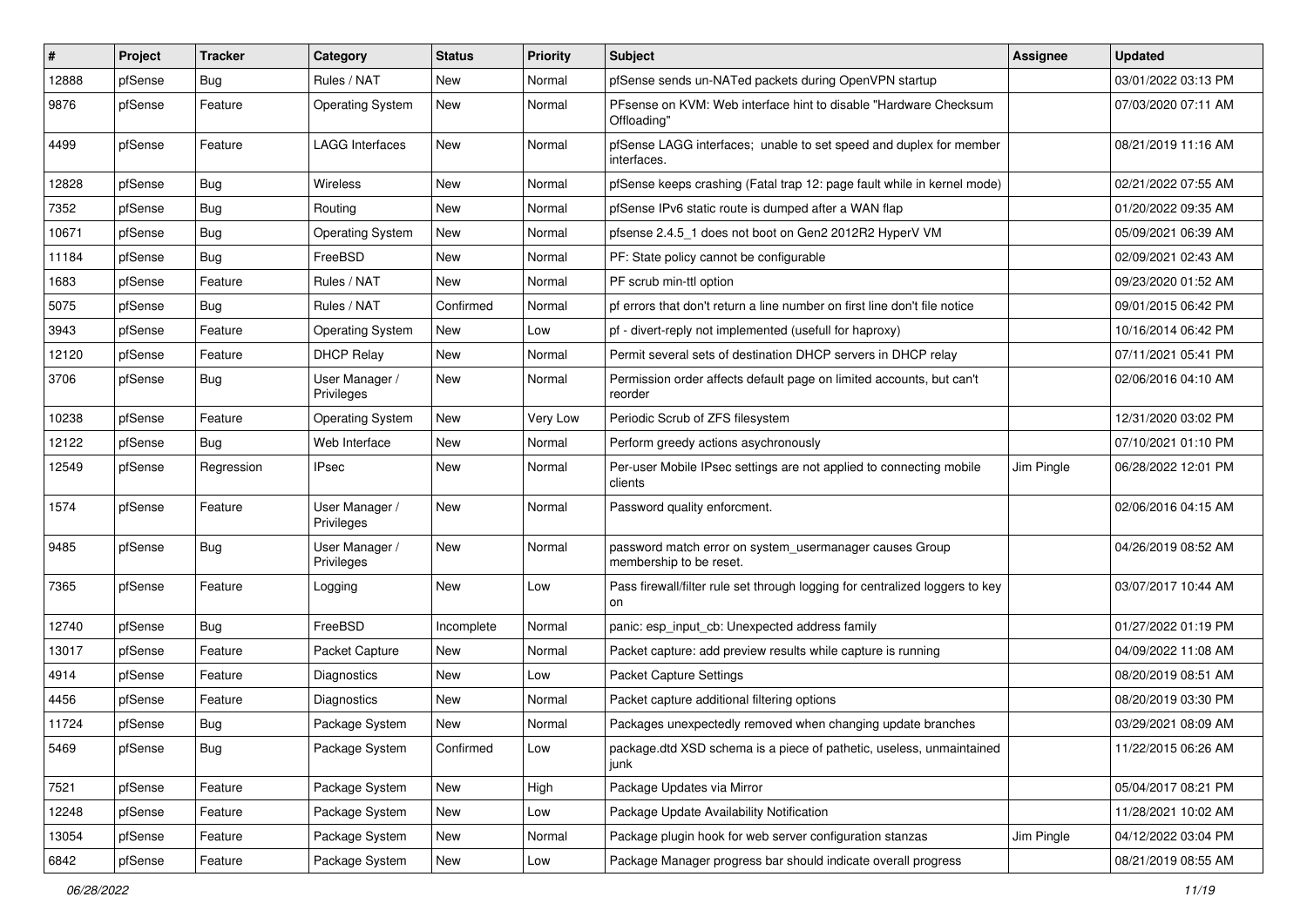| $\#$  | Project | <b>Tracker</b> | Category               | <b>Status</b>                 | <b>Priority</b> | <b>Subject</b>                                                                                              | Assignee          | <b>Updated</b>      |
|-------|---------|----------------|------------------------|-------------------------------|-----------------|-------------------------------------------------------------------------------------------------------------|-------------------|---------------------|
| 9755  | pfSense | Bug            | Package System         | New                           | Very Low        | package description wrong link<br>https://www.freshports.org/security/openvpn-client-export                 |                   | 09/13/2019 07:22 AM |
| 13124 | pfSense | Feature        | Web Interface          | <b>Pull Request</b><br>Review | Normal          | Option to wait for interface selection before displaying firewall rules                                     |                   | 06/28/2022 12:01 PM |
| 13293 | pfSense | Feature        | OpenVPN                | <b>New</b>                    | Normal          | Option to set auth-gen-token in OpenVPN GUI                                                                 |                   | 06/21/2022 02:35 PM |
| 11213 | pfSense | Feature        | Gateways               | New                           | Low             | Option to mark gateway as down directly from Table                                                          |                   | 01/03/2021 07:09 AM |
| 1947  | pfSense | Feature        | Rules / NAT            | <b>New</b>                    | Normal          | Option to kill all states when creating a block rule                                                        |                   | 08/20/2019 01:09 PM |
| 12055 | pfSense | Feature        | Virtual IP Addresses   | Feedback                      | Normal          | Option to disable XMLRPC Sync for Loopback Virtual IPs                                                      |                   | 06/18/2021 09:05 AM |
| 12466 | pfSense | Feature        | OpenVPN                | <b>New</b>                    | Very Low        | Option to Disable Renegotiation timer in OpenVPN Server                                                     |                   | 06/27/2022 07:22 AM |
| 336   | pfSense | Feature        | <b>LAGG Interfaces</b> | New                           | Normal          | Option to create lagg under assign interfaces                                                               |                   | 08/21/2019 11:16 AM |
| 8520  | pfSense | Feature        | Interfaces             | New                           | Normal          | Option to auto-renew DHCP on interface with an offline gateway or<br>marked as down                         |                   | 07/20/2021 11:00 AM |
| 13089 | pfSense | Bug            | OpenVPN                | New                           | Normal          | OpenVPN: fix some netbios options were preserved even if teh Netbios<br>option was unchecked                | Jim Pingle        | 04/22/2022 11:06 AM |
| 13085 | pfSense | Feature        | OpenVPN                | <b>Pull Request</b><br>Review | Normal          | OpenVPN: expose NBDD servers in GUI + fix GUI bugs                                                          | Jim Pingle        | 04/22/2022 11:09 AM |
| 13090 | pfSense | Bug            | OpenVPN                | New                           | Normal          | OpenVPN: do not use legacy deprecated netbios settings                                                      | Jim Pingle        | 04/22/2022 11:19 AM |
| 9156  | pfSense | Feature        | OpenVPN                | New                           | Normal          | OpenVPN: Add tickbox for 'nopool' directive                                                                 |                   | 04/14/2020 01:45 PM |
| 7281  | pfSense | Feature        | OpenVPN                | New                           | Normal          | OpenVPN: Add support for IPv6 dynamic prefix selection                                                      |                   | 12/21/2017 08:56 PM |
| 12927 | pfSense | <b>Bug</b>     | OpenVPN                | New                           | Normal          | OpenVPN with OCSP enabled allows connections with revoked<br>certificates                                   |                   | 03/24/2022 08:22 AM |
| 11778 | pfSense | Bug            | OpenVPN                | <b>New</b>                    | Normal          | OpenVPN uses 100% CPU after experiencing packet loss                                                        |                   | 02/28/2022 07:38 AM |
| 13243 | pfSense | Bug            | OpenVPN                | <b>Pull Request</b><br>Review | Normal          | OpenVPN status for multi-user VPN shows info icon to display RADIUS<br>rules when there are none to display | Marcos<br>Mendoza | 06/28/2022 12:01 PM |
| 6993  | pfSense | Bug            | OpenVPN                | New                           | Normal          | OpenVPN status error during CARP state transition                                                           | James Webb        | 12/31/2021 05:44 PM |
| 11541 | pfSense | Bug            | OpenVPN                | New                           | Normal          | OpenVPN status does not work properly when set to TCP and<br>Concurrent Connections = 1                     |                   | 03/02/2021 02:27 PM |
| 13087 | pfSense | Bug            | OpenVPN                | <b>New</b>                    | Normal          | OpenVPN Server: hide WINS servers list when netbios option is<br>unchecked while WINS servers is checked    |                   | 04/22/2022 10:29 AM |
| 12563 | pfSense | Bug            | OpenVPN                | New                           | Normal          | OpenVPN server doesn't support Framed-IPv6-Address RADIUS<br>attribute                                      |                   | 12/03/2021 11:19 AM |
| 8380  | pfSense | Bug            | OpenVPN                | New                           | Normal          | OpenVPN RADIUS password length is not constant                                                              | Jim Pingle        | 07/17/2020 11:46 AM |
| 12874 | pfSense | Feature        | OpenVPN                | New                           | Normal          | OpenVPN RADIUS Framed-Pool                                                                                  |                   | 02/25/2022 02:24 PM |
| 11715 | pfSense | Bug            | OpenVPN                | New                           | Normal          | OpenVPN MTU                                                                                                 |                   | 03/22/2021 01:35 AM |
| 9937  | pfSense | Feature        | Authentication         | New                           | Normal          | OpenVPN Login User Privilege                                                                                |                   | 11/29/2019 08:46 AM |
| 9183  | pfSense | <b>Bug</b>     | LAGG Interfaces        | New                           | Very Low        | OpenVPN Lagg Interface not working after restart or new start                                               |                   | 08/21/2019 11:17 AM |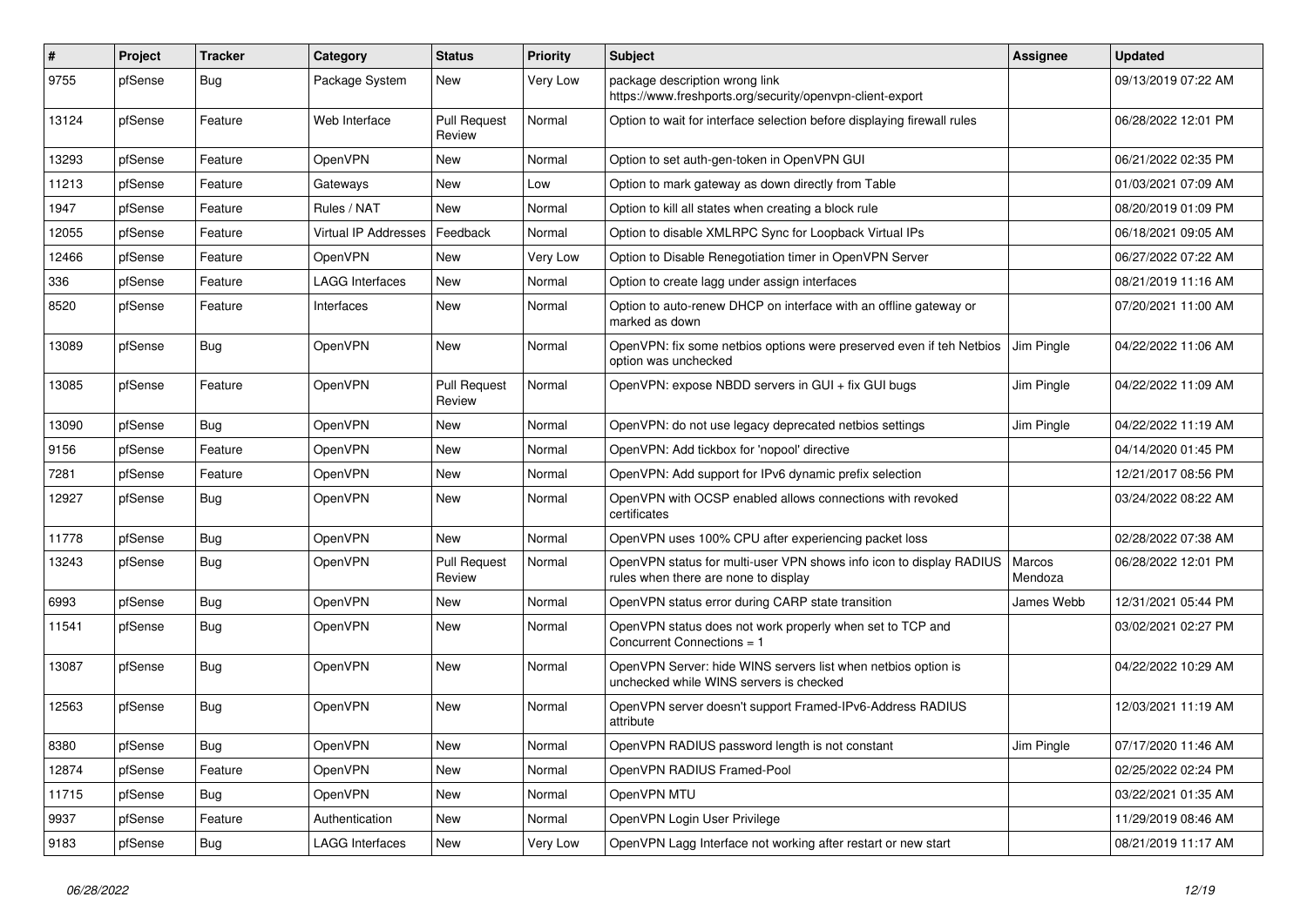| #     | Project | <b>Tracker</b> | Category              | <b>Status</b> | <b>Priority</b> | <b>Subject</b>                                                                                                                                                                                  | <b>Assignee</b> | <b>Updated</b>      |
|-------|---------|----------------|-----------------------|---------------|-----------------|-------------------------------------------------------------------------------------------------------------------------------------------------------------------------------------------------|-----------------|---------------------|
| 13088 | pfSense | Bug            | OpenVPN               | New           | Normal          | OpenVPN Client Overrides: properly hide/show form fields                                                                                                                                        | Jim Pingle      | 06/08/2022 09:15 AM |
| 7286  | pfSense | Bug            | OpenVPN               | Incomplete    | Normal          | OpenVPN client is unreliable when you have multiple tunnels                                                                                                                                     |                 | 08/19/2019 03:28 PM |
| 8122  | pfSense | Bug            | OpenVPN               | New           | Normal          | openypn client is unable to use OTP (temporary) passwords                                                                                                                                       |                 | 04/16/2018 09:28 AM |
| 7881  | pfSense | Feature        | OpenVPN               | New           | Normal          | OpenVPN client - add support for multiple server entries                                                                                                                                        |                 | 08/14/2019 09:32 AM |
| 9344  | pfSense | Bug            | Translations          | New           | Normal          | OpenVPN click NCP Algorithms will always go to DH Parameters<br>website(in Chinese-Taiwan)                                                                                                      |                 | 10/21/2021 03:48 AM |
| 12950 | pfSense | Bug            | Routing               | <b>New</b>    | Normal          | OpenVPN as default gateway does not get set at boot time                                                                                                                                        |                 | 04/09/2022 05:46 PM |
| 4010  | pfSense | Feature        | OpenVPN               | <b>New</b>    | Normal          | OpenVPN always loads engines available on openssl                                                                                                                                               |                 | 07/08/2016 10:29 PM |
| 3652  | pfSense | Feature        | OpenVPN               | <b>New</b>    | Normal          | OpenVPN - Dynamic IPv6 Tunnel Network                                                                                                                                                           |                 | 03/20/2019 09:50 AM |
| 11876 | pfSense | Feature        | Hardware / Drivers    | New           | Normal          | OpenSSL does not use QAT acceleration on pfSense Plus<br>21.02-RELEASE-p1 or 21.05-DEVELOPMENT                                                                                                  |                 | 05/03/2021 08:02 AM |
| 9165  | pfSense | Feature        | Authentication        | New           | Normal          | only IPs can be added to sshguard whitelist                                                                                                                                                     |                 | 04/21/2022 12:39 PM |
| 11641 | pfSense | Bug            | Interfaces            | New           | Normal          | On xn based interfaces without the VLANMTU flag the first VLAN tag<br>defined does not follow the parent interface MTU settings. All<br>subsequent VLAN tags follow the parent interface's MTU. |                 | 03/09/2021 06:42 PM |
| 5355  | pfSense | Bug            | <b>IPsec</b>          | <b>New</b>    | High            | on Dynamic WAN IP (DHCP Client) it takes 10 minutes before Phase1<br>reconnects                                                                                                                 |                 | 07/08/2016 10:29 PM |
| 3377  | pfSense | Feature        | <b>Captive Portal</b> | New           | Normal          | OAuth2 authentication in captive portal                                                                                                                                                         | Jim Thompson    | 10/19/2020 09:13 AM |
| 6742  | pfSense | Feature        | Authentication        | New           | Normal          | OAuth2 authentication for OpenVPN (and for FreeRadius)                                                                                                                                          | Jim Thompson    | 10/19/2020 09:19 AM |
| 8149  | pfSense | Feature        | <b>NTPD</b>           | New           | Normal          | <b>NTPsec</b>                                                                                                                                                                                   |                 | 10/11/2020 10:59 AM |
| 4604  | pfSense | Bug            | <b>NTPD</b>           | New           | Normal          | NTP time server entries may or may not work, depending upon<br>interfaces selected when configuring NTP service                                                                                 |                 | 12/11/2021 07:59 PM |
| 7201  | pfSense | Feature        | <b>NTPD</b>           | New           | Normal          | NTP Support multiple GPS reference clocks                                                                                                                                                       |                 | 04/27/2021 12:31 PM |
| 8794  | pfSense | Feature        | <b>NTPD</b>           | <b>New</b>    | Normal          | NTP authentiction                                                                                                                                                                               | Tod L           | 08/05/2021 01:20 AM |
| 7287  | pfSense | Feature        | <b>NTPD</b>           | New           | Normal          | NTP add support for ACTS ref clock                                                                                                                                                              |                 | 10/12/2020 07:45 AM |
| 1506  | pfSense | Feature        | Notifications         | <b>New</b>    | Normal          | Notifications should spool                                                                                                                                                                      |                 | 05/05/2011 12:58 PM |
| 10690 | pfSense | Bug            | Installer             | New           | Low             | Not possible to make UFS install on ZFS formatted drive                                                                                                                                         |                 | 04/21/2022 12:39 PM |
| 3889  | pfSense | Bug            | <b>XML Parser</b>     | Confirmed     | Low             | Non relevant changes in config.xml                                                                                                                                                              |                 | 08/13/2019 12:23 PM |
| 1890  | pfSense | <b>Bug</b>     | Translations          | New           | Normal          | No gettext support in console scripts                                                                                                                                                           |                 | 08/13/2019 12:24 PM |
| 5556  | pfSense | Feature        | <b>Diagnostics</b>    | New           | Normal          | No error when downloading non-existing file on Diagnostics/Execute                                                                                                                              |                 | 08/20/2019 03:43 PM |
| 6823  | pfSense | Bug            | Interfaces            | New           | Normal          | No connectivity after changing link state to UP                                                                                                                                                 |                 | 04/21/2022 12:39 PM |
| 84    | pfSense | Feature        | Web Interface         | New           | Low             | Nightly Filter Summary E-Mail                                                                                                                                                                   | Jim Pingle      | 04/03/2010 06:22 PM |
| 3358  | pfSense | <b>Bug</b>     | Package System        | New           | Normal          | new version of <include_file> is not required during reinstall_all</include_file>                                                                                                               |                 | 12/26/2014 12:13 PM |
| 7387  | pfSense | <b>Bug</b>     | Dashboard             | New           | Low             | New Traffic Graph in dashboard resets inverted view to normal view                                                                                                                              | Jared Dillard   | 12/11/2021 08:14 PM |
| 7030  | pfSense | Feature        | Multi-WAN             | New           | Very Low        | New Feature Load Balance Per Amount Of GB                                                                                                                                                       |                 | 08/13/2019 02:56 PM |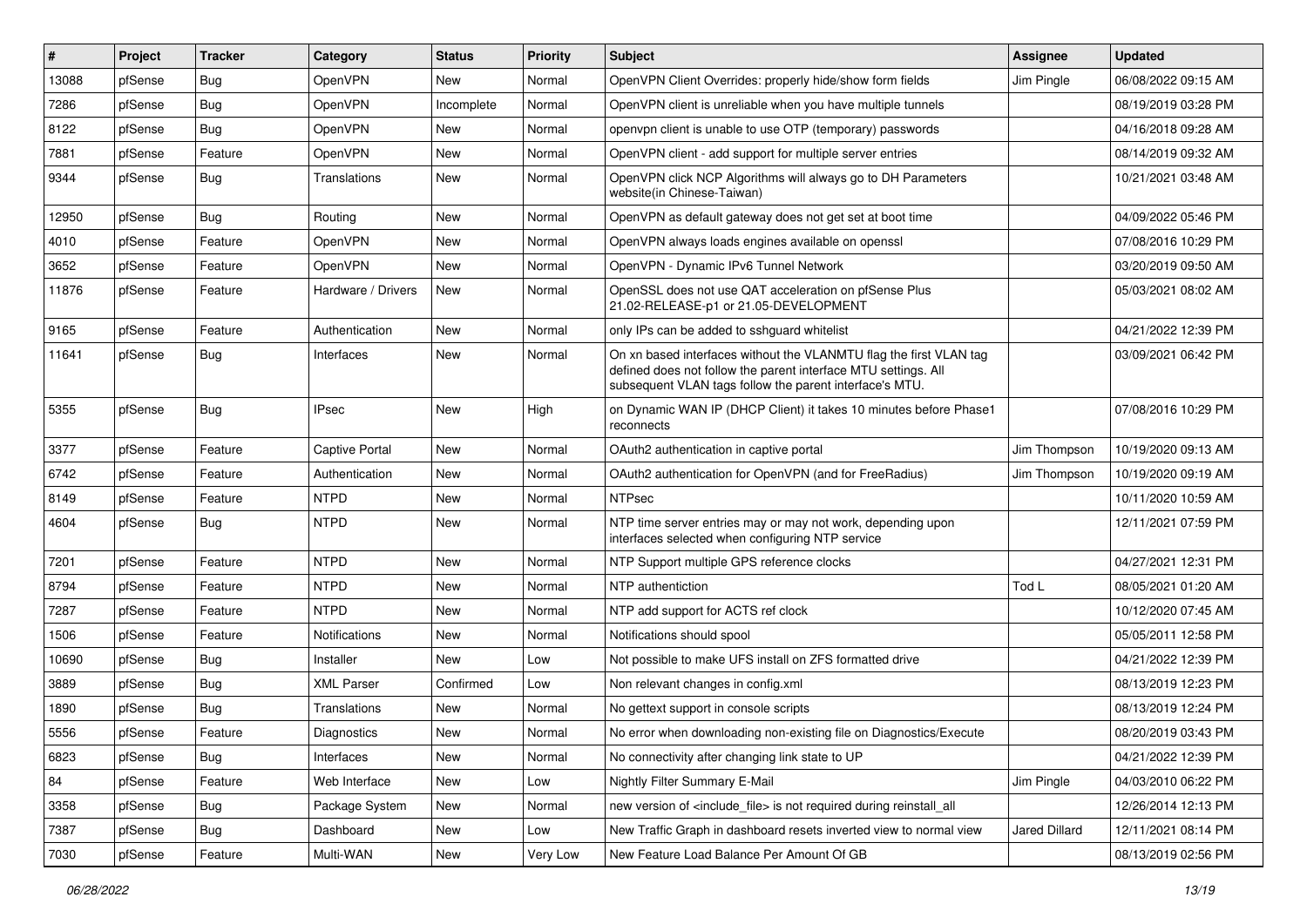| $\#$  | Project | <b>Tracker</b> | Category                     | <b>Status</b> | <b>Priority</b> | <b>Subject</b>                                                                                                          | <b>Assignee</b> | <b>Updated</b>      |
|-------|---------|----------------|------------------------------|---------------|-----------------|-------------------------------------------------------------------------------------------------------------------------|-----------------|---------------------|
| 6615  | pfSense | Feature        | DHCP (IPv4)                  | New           | Normal          | new DHCP server option                                                                                                  |                 | 08/13/2019 01:39 PM |
| 3697  | pfSense | Feature        | Backup / Restore             | <b>New</b>    | Normal          | New backup/restore area: Certificates                                                                                   |                 | 03/11/2017 11:30 AM |
| 12853 | pfSense | Bug            | <b>NAT Reflection</b>        | Feedback      | High            | Network Address Translation - Pure NAT pfsense freeze after reboot                                                      |                 | 02/22/2022 08:40 AM |
| 11657 | pfSense | <b>Bug</b>     | Interfaces                   | New           | Normal          | netmap ring reinit error                                                                                                |                 | 03/18/2021 10:32 PM |
| 8804  | pfSense | Bug            | <b>PPP</b> Interfaces        | <b>New</b>    | Normal          | Netgate SG-1000 PPPoE Keepalives not prioritized, internet drops                                                        |                 | 08/20/2019 10:06 AM |
| 10137 | pfSense | Feature        | Package System               | New           | Normal          | net-mgmt/arpwatch: Update to 3.0                                                                                        |                 | 12/30/2019 05:16 PM |
| 12535 | pfSense | Documentation  | Routing                      | <b>New</b>    | Normal          | Negate Rules function does not match the description                                                                    |                 | 11/19/2021 02:03 PM |
| 8641  | pfSense | Feature        | Web Interface                | New           | Normal          | Need way to disable HSTS and/or replace webConfigurator certificate<br>from CLI                                         |                 | 07/16/2018 10:21 AM |
| 5510  | pfSense | Feature        | Package System               | <b>New</b>    | Normal          | Need a simple way to enable/disable package-installed services                                                          |                 | 04/21/2022 12:39 PM |
| 7848  | pfSense | Bug            | <b>Diagnostics</b>           | New           | Low             | NDP Table Sort by Expiration Error                                                                                      |                 | 08/26/2019 02:56 PM |
| 9179  | pfSense | <b>Bug</b>     | <b>NAT Reflection</b>        | New           | Normal          | NAT reflection fix implemented for #8604 is causing WebUI and<br>XMLRPC to fail on slave                                |                 | 03/27/2020 08:01 PM |
| 2042  | pfSense | Bug            | <b>NAT Reflection</b>        | Confirmed     | Low             | NAT reflection doesn't apply to self-initiated traffic                                                                  |                 | 01/21/2021 10:38 PM |
| 8233  | pfSense | Bug            | <b>NAT Reflection</b>        | New           | Very Low        | NAT reflection back to originating host broken when using FQDN-based<br>IP aliases                                      |                 | 08/21/2019 10:53 AM |
| 13290 | pfSense | Regression     | <b>Captive Portal</b>        | Feedback      | Normal          | My PfSense version 2.7 is returning the error "dummynet bad switch<br>21" every time I activate my Captive Portals (7). |                 | 06/27/2022 10:19 PM |
| 3696  | pfSense | Feature        | Backup / Restore             | <b>New</b>    | Normal          | Multiple items backup/restore                                                                                           |                 | 06/06/2014 02:33 PM |
| 9504  | pfSense | <b>Bug</b>     | Dynamic DNS                  | New           | Normal          | Multiple Dynamic DNS update notifications for the same interface, not<br>differentiated by the hostname                 |                 | 05/07/2019 07:46 AM |
| 12823 | pfSense | Bug            | DHCP (IPv6)                  | <b>New</b>    | Normal          | Multiple DHCP6 WAN connections PPPoE interface 'defached' status                                                        |                 | 02/18/2022 05:39 AM |
| 13168 | pfSense | Feature        | Dashboard                    | New           | Low             | Multiple Dashboard views for a single user                                                                              |                 | 05/16/2022 07:53 AM |
| 11954 | pfSense | Feature        | <b>IGMP Proxy</b>            | New           | Normal          | <b>Multicast limits</b>                                                                                                 |                 | 05/25/2021 12:36 AM |
| 228   | pfSense | Feature        | Multi-WAN                    | New           | Normal          | Multi-WAN support with same gateway on multiple WANs                                                                    |                 | 04/11/2015 01:10 AM |
| 8113  | pfSense | Bug            | Interfaces                   | <b>New</b>    | Normal          | MTU setting on bridge, openvpn clients ignored                                                                          |                 | 12/31/2021 05:55 PM |
| 12522 | pfSense | Feature        | OpenVPN                      | New           | Very Low        | More flexible Client-Specific Override options for controlling options<br>pushed to clients                             |                 | 04/11/2022 03:11 PM |
| 9621  | pfSense | Feature        | User Manager /<br>Privileges | <b>New</b>    | Normal          | More convenient deletion of single user privileges                                                                      |                 | 07/09/2019 03:09 AM |
| 9698  | pfSense | Bug            | <b>RRD Graphs</b>            | New           | Normal          | Monitoring graphs do not retain state after auto-refresh                                                                |                 | 08/26/2019 02:09 AM |
| 11539 | pfSense | <b>Bug</b>     | <b>IPsec</b>                 | Feedback      | Normal          | Mobile IPsec "split_include" value of 0.0.0.0/0 causes some clients to<br>fail                                          | Jim Pingle      | 06/28/2022 12:01 PM |
| 3162  | pfSense | Feature        | PPP Interfaces               | New           | Low             | MLPPP Status of connections                                                                                             |                 | 08/20/2019 10:20 AM |
| 4688  | pfSense | Feature        | <b>IPsec</b>                 | New           | Normal          | Missing TFC Traffic Flow Confidentiality support                                                                        |                 | 11/15/2021 12:27 PM |
| 11731 | pfSense | Bug            | Hardware / Drivers           | New           | Normal          | Missing support for Realtek USB NICs                                                                                    |                 | 03/30/2021 04:32 AM |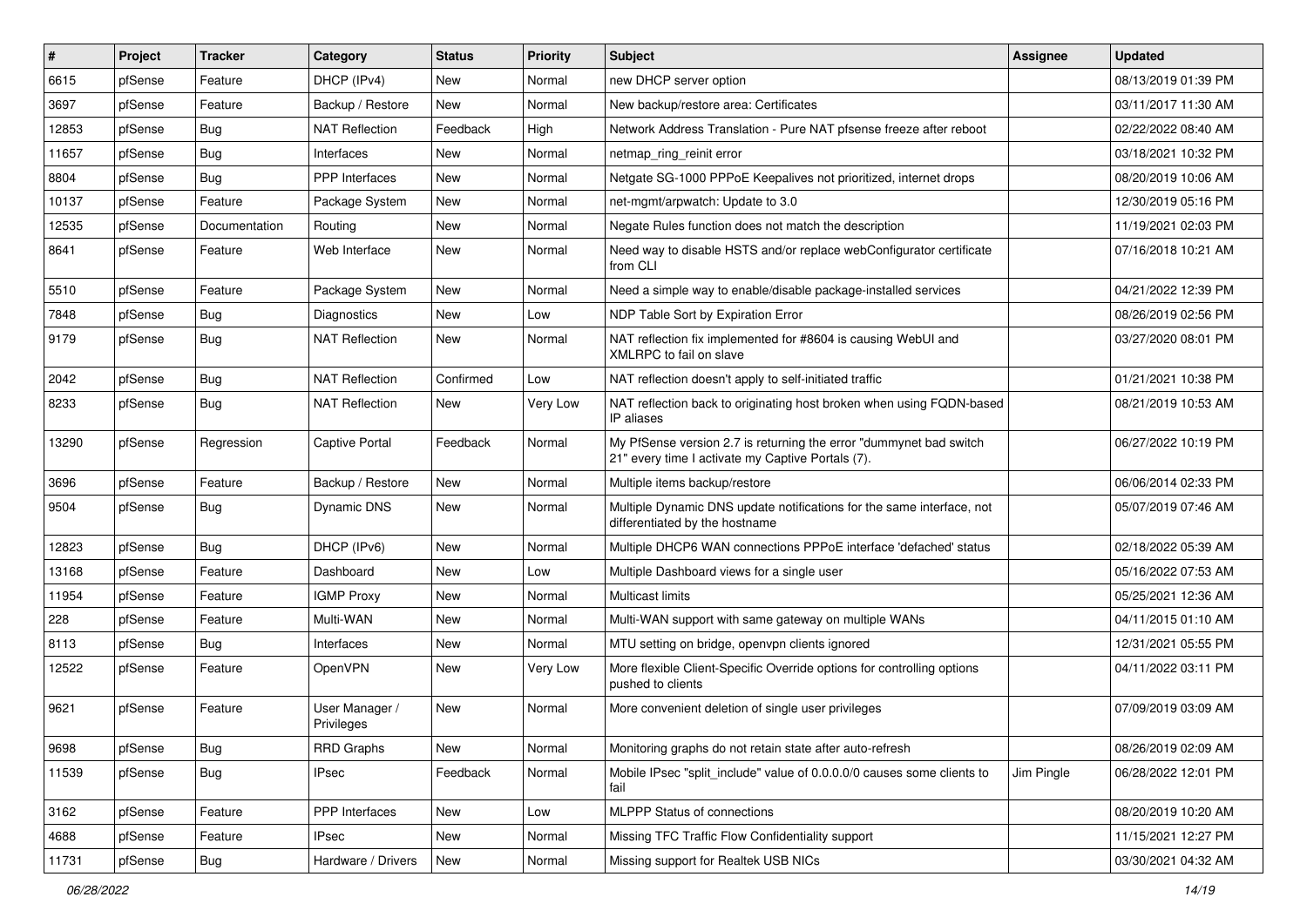| $\#$  | Project | <b>Tracker</b> | Category                                        | <b>Status</b>                 | <b>Priority</b> | Subject                                                                                                               | <b>Assignee</b>       | <b>Updated</b>      |
|-------|---------|----------------|-------------------------------------------------|-------------------------------|-----------------|-----------------------------------------------------------------------------------------------------------------------|-----------------------|---------------------|
| 8846  | pfSense | Bug            | Gateways                                        | New                           | Low             | Misleading gateway error message adding/editing static routes using a<br>disabled interface                           |                       | 08/21/2019 11:29 AM |
| 7747  | pfSense | Feature        | Console Menu                                    | New                           | Normal          | Minor UI Tweak: Make hitting enter on the console (esp via SSH)<br>should not log you out, but simply redraw the menu |                       | 08/01/2017 04:03 PM |
| 6926  | pfSense | Bug            | UPnP/NAT-PMP                                    | <b>New</b>                    | Normal          | Miniupnp advertising expired IPv6 address                                                                             |                       | 01/15/2022 08:29 PM |
| 7238  | pfSense | Bug            | Web Interface                                   | New                           | Normal          | Menu layout broken when using "Hostname in Menu" with long<br>hostnames                                               |                       | 02/21/2017 07:01 AM |
| 6055  | pfSense | Bug            | Package System                                  | Confirmed                     | Low             | Menu items may remain from packages no longer installed                                                               |                       | 06/18/2021 08:46 PM |
| 12095 | pfSense | Bug            | Authentication                                  | New                           | Normal          | Memory leak in pcscd                                                                                                  |                       | 06/01/2022 01:01 PM |
| 9094  | pfSense | <b>Bug</b>     | Hardware / Drivers                              | Assigned                      | Normal          | MBT console settings are not forced to video console                                                                  |                       | 11/07/2018 10:23 AM |
| 12938 | pfSense | Bug            | <b>IPv6 Router</b><br>Advertisements<br>(RADVD) | New                           | Normal          | MaxRtrAdvInterval would allow stale DNS servers to be deleted faster                                                  |                       | 03/12/2022 09:37 AM |
| 13072 | pfSense | Feature        | <b>Traffic Shaper</b><br>(ALTQ)                 | <b>Pull Request</b><br>Review | Very Low        | Matching background/font colors of queue values with dark theme.                                                      |                       | 04/19/2022 07:32 AM |
| 9464  | pfSense | Feature        | Interfaces                                      | <b>New</b>                    | Normal          | Marvell 6000 -- netgate hardware (e.g.: XG-7100, XG-3100) internal<br>switch LACP support                             |                       | 04/08/2019 07:58 AM |
| 13076 | pfSense | Bug            | Gateway Monitoring                              | New                           | Normal          | Marking a gateway as down does not affect IPsec entries using<br>gateway groups                                       |                       | 06/28/2022 12:01 PM |
| 13003 | pfSense | Bug            | Hardware / Drivers                              | New                           | Normal          | Malicious Driver Detection event on ixl driver                                                                        |                       | 06/25/2022 05:00 PM |
| 3859  | pfSense | Feature        | Gateway Monitoring                              | <b>New</b>                    | Low             | Make it possible to set the source IP address for gateway monitoring                                                  |                       | 11/06/2016 10:12 PM |
| 4798  | pfSense | Feature        | <b>DNS Resolver</b>                             | New                           | Normal          | Make host and domain overrides available to both DNS Resolver and<br><b>DNS Forwarder</b>                             |                       | 06/29/2015 02:14 AM |
| 8262  | pfSense | Feature        | <b>IPv6 Router</b><br>Advertisements<br>(RADVD) | <b>New</b>                    | Normal          | Make each prefix flags configurable separately.                                                                       |                       | 01/16/2018 12:35 PM |
| 9336  | pfSense | Feature        | <b>Notifications</b>                            | <b>New</b>                    | Very Low        | Make Dynamic DNS update notification e-mail optional                                                                  |                       | 02/18/2019 11:49 AM |
| 9718  | pfSense | Feature        | Diagnostics                                     | New                           | Low             | Make diag states summary table sortable                                                                               |                       | 10/06/2020 09:12 AM |
| 7799  | pfSense | Feature        | Rules / NAT                                     | New                           | Normal          | Make an ajax call to toggle logging by clicking on the logging icon next<br>to a rule                                 |                       | 08/13/2019 09:40 AM |
| 8502  | pfSense | Bug            | Web Interface                                   | Confirmed                     | Low             | main (top) menu items do not drop down in some cases                                                                  |                       | 07/06/2020 02:39 PM |
| 3288  | pfSense | Feature        | Rules / NAT                                     | New                           | Normal          | Macros for Interface Networks on Outbound NAT rule Source<br>drop-down                                                |                       | 08/21/2019 11:02 AM |
| 2965  | pfSense | Feature        | Rules / NAT                                     | New                           | Normal          | Mac Firewalling                                                                                                       |                       | 04/24/2013 12:02 PM |
| 12715 | pfSense | <b>Bug</b>     | Authentication                                  | New                           | Normal          | Long system startup time when LDAP is configured and unavailable<br>during startup.                                   | Christian<br>McDonald | 01/24/2022 05:50 AM |
| 12734 | pfSense | Bug            | Web Interface                                   | Incomplete                    | Low             | Long hostname breaks DHCP leases layout                                                                               |                       | 01/31/2022 01:03 PM |
| 6481  | pfSense | <b>Bug</b>     | <b>IPsec</b>                                    | New                           | Normal          | loading EAP_RADIUS method failed                                                                                      |                       | 03/24/2020 04:25 PM |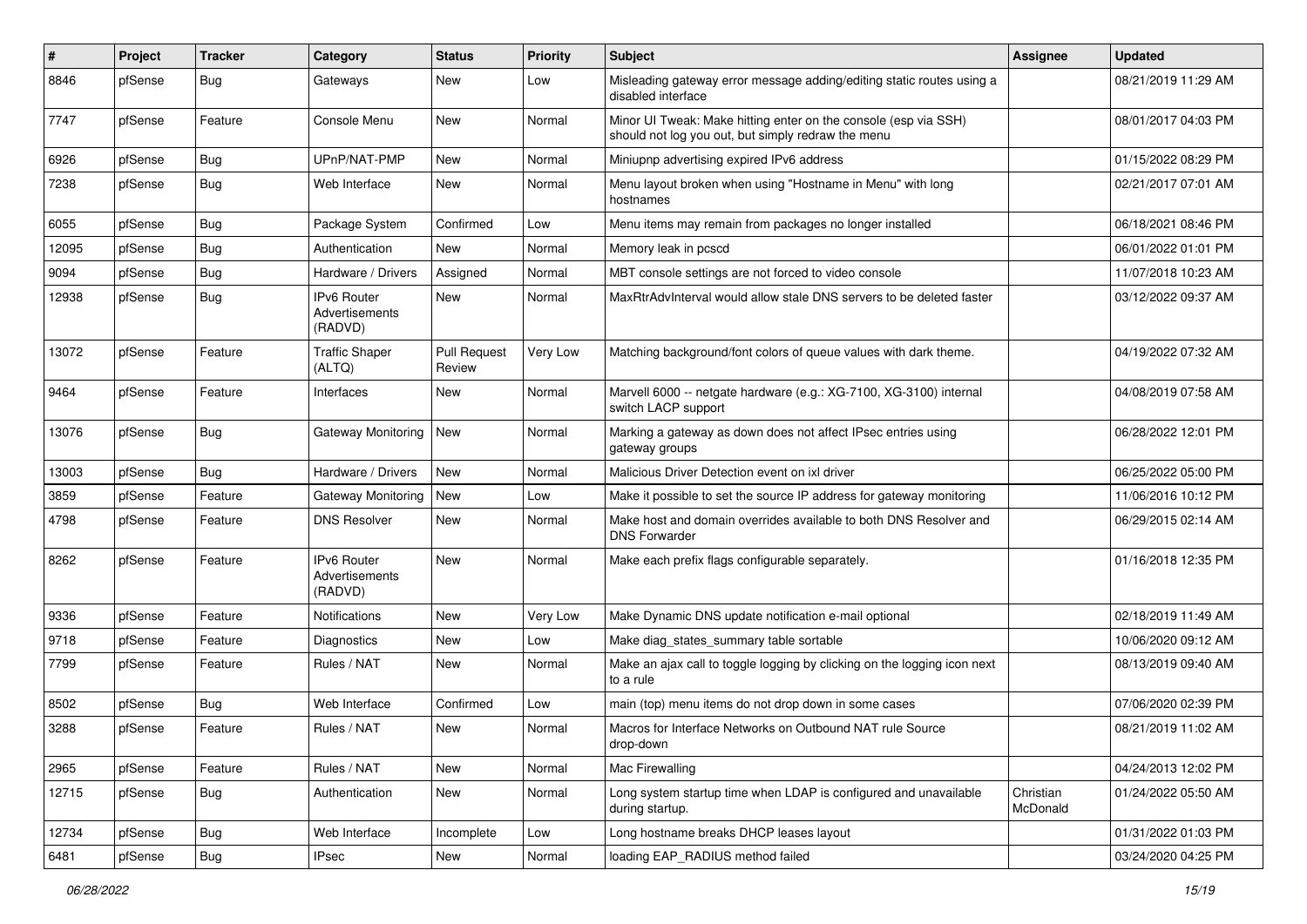| #     | Project | <b>Tracker</b> | Category                            | <b>Status</b>                 | <b>Priority</b> | Subject                                                                                                                                                                       | <b>Assignee</b> | <b>Updated</b>      |
|-------|---------|----------------|-------------------------------------|-------------------------------|-----------------|-------------------------------------------------------------------------------------------------------------------------------------------------------------------------------|-----------------|---------------------|
| 11412 | pfSense | Bug            | Interfaces                          | New                           | Normal          | LLDPD Package Doesn't Work with Switchports                                                                                                                                   |                 | 02/12/2021 08:12 PM |
| 9038  | pfSense | Feature        | Logging                             | New                           | Normal          | Live view of any log file                                                                                                                                                     |                 | 08/19/2019 02:55 PM |
| 3824  | pfSense | Bug            | <b>Traffic Shaper</b><br>(Limiters) | Confirmed                     | Normal          | Limiters on bridge break traffic outside locally-configured IP subnets                                                                                                        | Luiz Souza      | 11/03/2016 07:16 PM |
| 1848  | pfSense | Bug            | <b>Traffic Shaper</b><br>(Limiters) | Confirmed                     | Normal          | Limiters after policy routing has taken place do not behave correctly                                                                                                         |                 | 10/25/2014 09:18 PM |
| 7389  | pfSense | Bug            | <b>Traffic Shaper</b><br>(Limiters) | In Progress                   | Normal          | Limiter does not work with transparent proxy                                                                                                                                  | Luiz Souza      | 02/01/2021 03:31 PM |
| 8072  | pfSense | Bug            | Traffic Shaper<br>(Limiters)        | <b>New</b>                    | Normal          | Limiter / Queue mask issues?                                                                                                                                                  | Ivor Kreso      | 11/08/2017 07:56 PM |
| 8346  | pfSense | Feature        | <b>IPsec</b>                        | <b>New</b>                    | Normal          | Let pFSense act as an IPSec XAuth VPN Client                                                                                                                                  |                 | 02/23/2018 07:39 AM |
| 12283 | pfSense | Bug            | Authentication                      | New                           | Normal          | LDAP/RADIUS authentication servers configuration does not allow<br>source IP address to be specified                                                                          |                 | 08/20/2021 01:15 AM |
| 12726 | pfSense | Bug            | Authentication                      | New                           | Normal          | LDAP select container button auto populate                                                                                                                                    |                 | 01/25/2022 01:48 PM |
| 13093 | pfSense | Bug            | Authentication                      | In Progress                   | Normal          | LDAP authentication fails with extended query and RFC2307 group<br>lookups enabled                                                                                            | Chris Linstruth | 06/28/2022 06:09 PM |
| 10892 | pfSense | Bug            | Rules / NAT                         | New                           | Low             | Large number of VLAN/LANs make floating rules are to read                                                                                                                     | Jared Dillard   | 02/01/2021 03:29 PM |
| 10271 | pfSense | Bug            | Web Interface                       | New                           | Normal          | Large number of VLAN/LANs make "Interfaces" menu hard to access                                                                                                               |                 | 02/20/2020 04:46 AM |
| 2504  | pfSense | Feature        | <b>LAGG Interfaces</b>              | <b>New</b>                    | Normal          | lagg enhancements                                                                                                                                                             |                 | 01/08/2021 12:17 PM |
| 11877 | pfSense | Bug            | Web Interface                       | <b>Pull Request</b><br>Review | Very Low        | Labels and description dissapear in firewall schedule edit.php                                                                                                                | Viktor Gurov    | 06/28/2022 12:01 PM |
| 11761 | pfSense | Bug            | L <sub>2</sub> TP                   | <b>New</b>                    | Normal          | L2TP/IPsec VPN : PPP LCP negotiation occurs before user<br>authentication                                                                                                     |                 | 03/31/2021 04:52 AM |
| 33    | pfSense | Todo           | User Manager /<br>Privileges        | New                           | Normal          | L2TP users integration with user manager                                                                                                                                      |                 | 02/06/2016 04:53 AM |
| 7563  | pfSense | Feature        | L2TP                                | New                           | Normal          | I2tp Suggestion: consider allowing IP/Subnet for the user.                                                                                                                    |                 | 08/21/2019 10:52 AM |
| 1667  | pfSense | Bug            | L <sub>2</sub> TP                   | New                           | Normal          | L2TP server does not respond properly from a CARP VIP                                                                                                                         |                 | 12/11/2021 07:43 PM |
| 11556 | pfSense | Bug            | Rules / NAT                         | New                           | Normal          | Kill all states associated with a NAT address                                                                                                                                 |                 | 03/19/2021 10:29 AM |
| 10544 | pfSense | Bug            | User Manager /<br>Privileges        | New                           | Normal          | It's not possible to add a user to group operator using the gui                                                                                                               |                 | 04/21/2022 12:39 PM |
| 8401  | pfSense | Bug            | Installer                           | New                           | Normal          | Issues related to keys representing alphabetic characters specific to<br>Scandinavian languages and to some other keys.                                                       |                 | 03/30/2018 11:06 AM |
| 7040  | pfSense | Bug            | Interfaces                          | New                           | Normal          | Issue when disabling an interface                                                                                                                                             |                 | 12/26/2016 02:56 AM |
| 7788  | pfSense | <b>Bug</b>     | Dashboard                           | New                           | Low             | Irregular updating of widgets like cpu/uptime on system widget.                                                                                                               |                 | 08/21/2019 09:03 AM |
| 9136  | pfSense | Bug            | DHCP (IPv6)                         | New                           | High            | IPv6 Tracking Interfaces Lose IPv6 Address in Certain Cases                                                                                                                   |                 | 04/21/2022 12:39 PM |
| 8158  | pfSense | <b>Bug</b>     | Interfaces                          | New                           | High            | IPv6 Track Interface issue with more than one WAN-Gateway and a<br>number of internal interfaces at least track interface from one<br>interface does not work on regular base |                 | 12/03/2017 09:00 AM |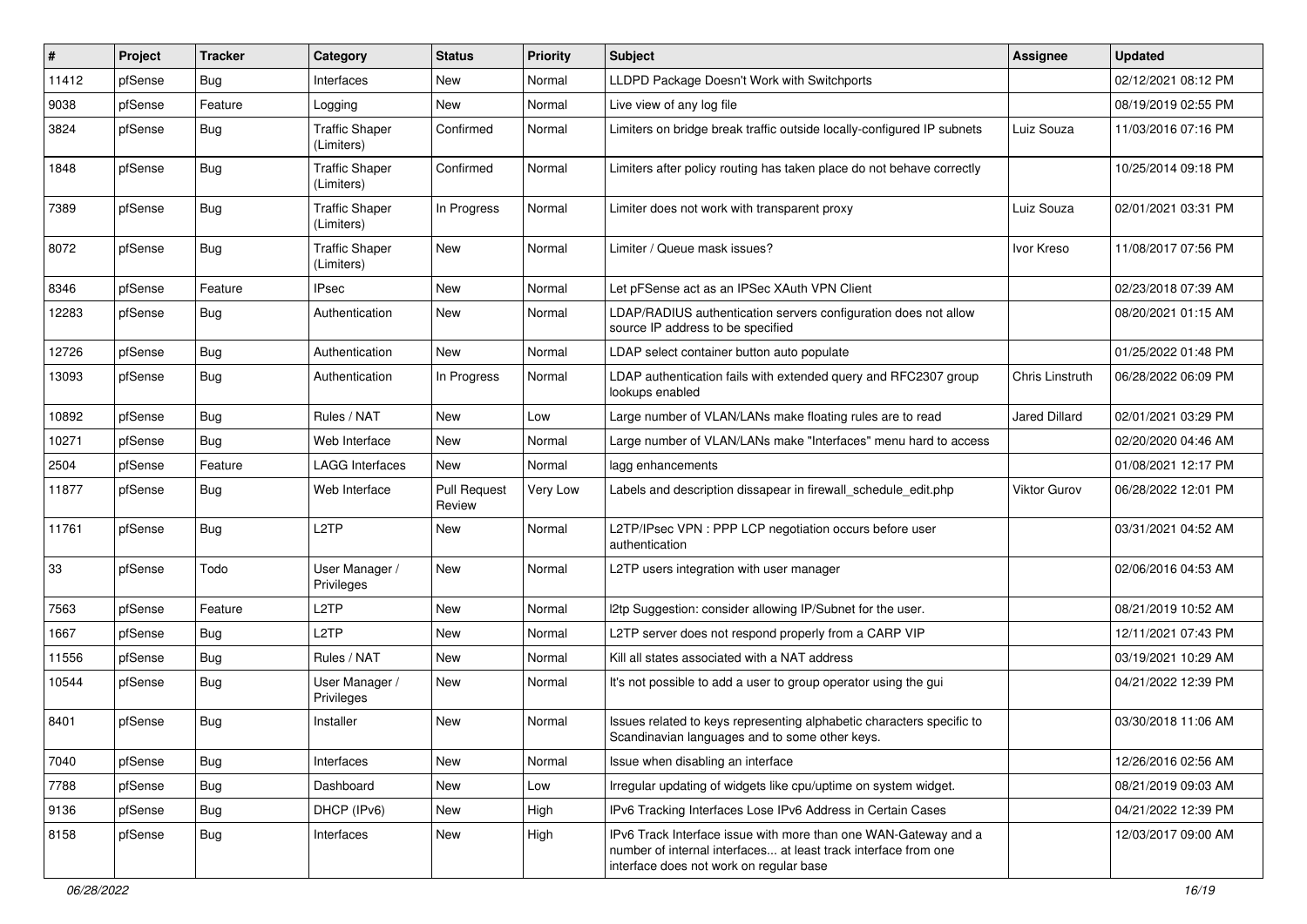| $\pmb{\#}$ | Project | <b>Tracker</b> | Category                                 | <b>Status</b> | <b>Priority</b> | <b>Subject</b>                                                                                        | Assignee               | <b>Updated</b>      |
|------------|---------|----------------|------------------------------------------|---------------|-----------------|-------------------------------------------------------------------------------------------------------|------------------------|---------------------|
| 13248      | pfSense | Regression     | DHCP (IPv6)                              | <b>New</b>    | Normal          | IPv6 Router Advertisements runs when config.xml does not contain an<br>entry for the interface        |                        | 06/05/2022 07:44 PM |
| 6541       | pfSense | Bug            | IPv6 Router<br>Advertisements<br>(RADVD) | <b>New</b>    | Normal          | IPv6 RAs always include on-link prefix; clients may not use DHCPv6<br>managed addresses               |                        | 08/13/2019 03:23 PM |
| 9295       | pfSense | Bug            | PPPoE Server                             | New           | Very High       | IPv6 PD does not work with PPPOE (Server & Client)                                                    |                        | 05/15/2022 10:53 AM |
| 3326       | pfSense | <b>Bug</b>     | <b>PPP</b> Interfaces                    | <b>New</b>    | Normal          | IPv6 only PPPoE connection                                                                            |                        | 11/18/2013 09:37 AM |
| 6011       | pfSense | <b>Bug</b>     | Web Interface                            | Confirmed     | Low             | IPv6 link local fails HTTP REFERER check                                                              |                        | 09/04/2016 09:57 AM |
| 12421      | pfSense | Bug            | Rules / NAT                              | New           | Normal          | IPV6 limiter bug                                                                                      |                        | 10/02/2021 08:44 AM |
| 9837       | pfSense | Bug            | Interfaces                               | New           | Very Low        | ipv6 is not completely disabled on the interfaces                                                     |                        | 10/24/2019 01:16 AM |
| 8599       | pfSense | Feature        | Rules / NAT                              | New           | Very Low        | IPv6 flow labels                                                                                      |                        | 07/16/2018 07:36 AM |
| 7303       | pfSense | <b>Bug</b>     | IPv6 Router<br>Advertisements<br>(RADVD) | <b>New</b>    | Normal          | ipv6 connectivity lost on pfSense reboot                                                              |                        | 08/20/2019 12:23 PM |
| 9650       | pfSense | <b>Bug</b>     | Gateways                                 | <b>New</b>    | Normal          | IPv6 connection drops (ir-)regular on Kabelvodafone (German cable<br>$ISP)$                           |                        | 07/27/2019 07:14 AM |
| 6289       | pfSense | <b>Bug</b>     | Interfaces                               | <b>New</b>    | Normal          | IPv6 address not given to track6 interfaces on create                                                 |                        | 12/30/2021 04:17 AM |
| 6213       | pfSense | Feature        | <b>IPsec</b>                             | New           | Normal          | IPSEC: IPV4/IPV6 dual-interface-stack support for Mobile IKE                                          |                        | 04/20/2016 07:48 AM |
| 8686       | pfSense | Bug            | <b>IPsec</b>                             | <b>New</b>    | Normal          | IPsec VTI: Assigned interface firewall rules are never parsed                                         |                        | 02/10/2021 12:15 PM |
| 7773       | pfSense | Feature        | <b>IPsec</b>                             | New           | Normal          | IPSec using IKEv2 with split DNS not using provided domain names                                      |                        | 08/15/2017 05:25 PM |
| 6668       | pfSense | Bug            | <b>IPsec</b>                             | Feedback      | Normal          | IPSec tunnel + L2TP/IPSec VPN - wrong PSK chosen by pfSense                                           |                        | 09/21/2019 02:07 AM |
| 5331       | pfSense | Feature        | <b>IPsec</b>                             | <b>New</b>    | Normal          | IPSec table for tuning strongswan.conf                                                                |                        | 05/05/2021 12:10 AM |
| 7420       | pfSense | <b>Bug</b>     | <b>IPsec</b>                             | New           | Normal          | ipsec status freezing                                                                                 |                        | 02/13/2020 09:09 AM |
| 9349       | pfSense | Bug            | <b>IPsec</b>                             | Confirmed     | Normal          | IPSec service start/stop/restart fails after settings change                                          | Markus<br>Stockhausen  | 10/30/2020 01:33 PM |
| 13264      | pfSense | Feature        | <b>IPsec</b>                             | <b>New</b>    | Normal          | IPSec Phase2 select multiple PFS key groups                                                           |                        | 06/10/2022 04:29 PM |
| 8013       | pfSense | Bug            | <b>IPsec</b>                             | New           | Normal          | IPsec MSS clamping value shared for IPv4 and IPv6                                                     | Luiz Souza             | 10/28/2021 01:37 PM |
| 12762      | pfSense | <b>Bug</b>     | IPsec                                    | <b>New</b>    | Normal          | IPsec keep alive check ignores Child SA Start Action                                                  | Viktor Gurov           | 02/07/2022 11:21 AM |
| 6167       | pfSense | Bug            | <b>IPsec</b>                             | Confirmed     | Normal          | IPsec IPComp not working                                                                              | George<br>Neville-Neil | 09/22/2020 06:07 PM |
| 4591       | pfSense | Feature        | <b>IPsec</b>                             | <b>New</b>    | Normal          | IPSec Failover Support for IP Addresses instead of Dynamic DNS /<br>Failover Group                    |                        | 09/04/2020 12:17 AM |
| 9857       | pfSense | Feature        | <b>IPsec</b>                             | <b>New</b>    | Normal          | IPsec Down/Up SMTP Notifications                                                                      |                        | 08/31/2021 08:07 AM |
| 12335      | pfSense | Bug            | <b>IPsec</b>                             | New           | Normal          | <b>IPsec DNS inefficiency</b>                                                                         | Jim Pingle             | 06/28/2022 12:01 PM |
| 6370       | pfSense | <b>Bug</b>     | <b>IPsec</b>                             | Confirmed     | Normal          | IPSEC bound to WAN gateway group and Dynamic DNS doesn't to fail<br>back tunnel to WAN on DDNS update |                        | 08/31/2021 07:38 AM |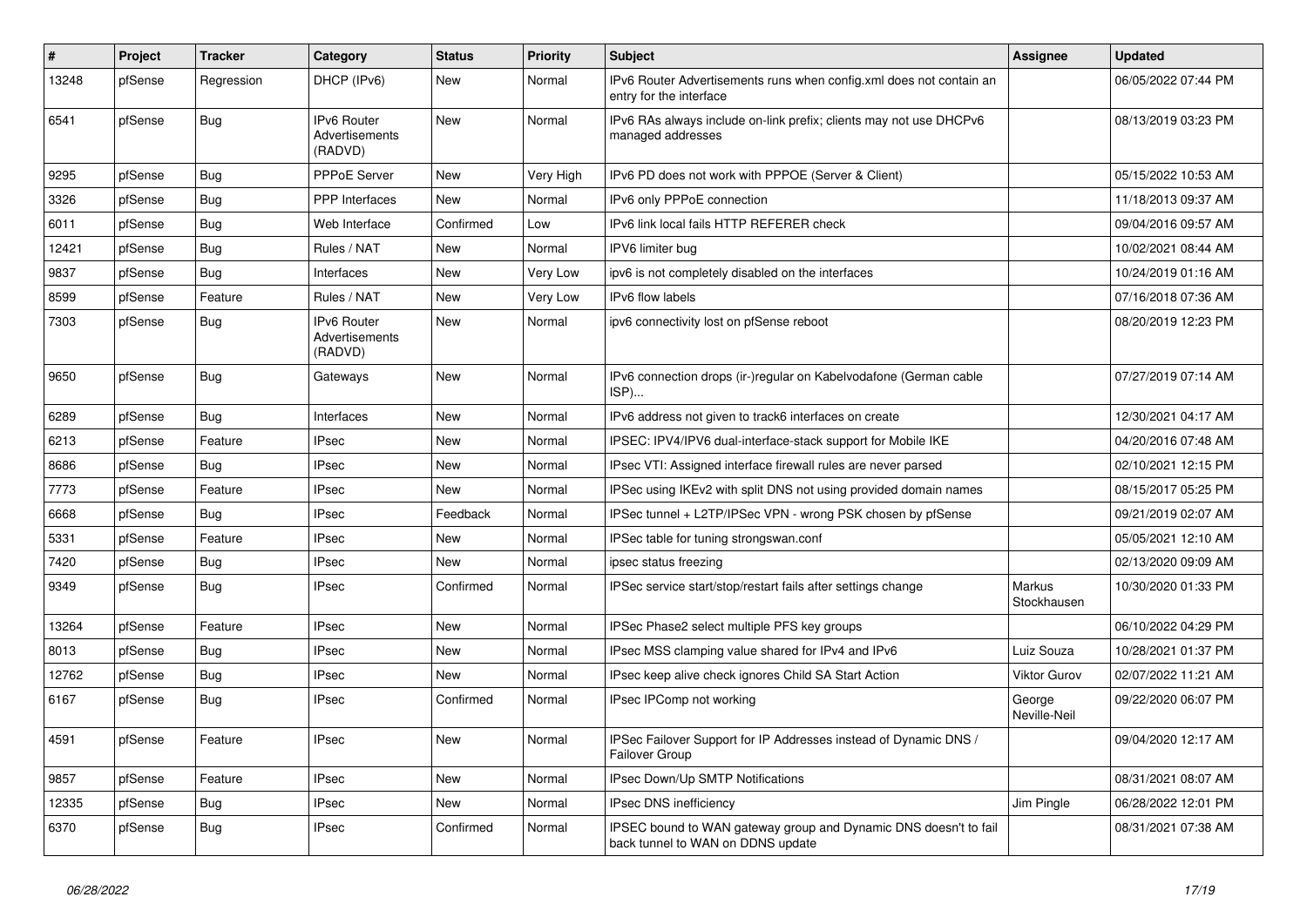| $\#$  | Project | <b>Tracker</b> | Category                        | <b>Status</b> | <b>Priority</b> | <b>Subject</b>                                                                                                                   | <b>Assignee</b> | <b>Updated</b>      |
|-------|---------|----------------|---------------------------------|---------------|-----------------|----------------------------------------------------------------------------------------------------------------------------------|-----------------|---------------------|
| 8964  | pfSense | Bug            | <b>IPsec</b>                    | <b>New</b>    | High            | IPsec async cryptography advanced setting - TCP traffic not passing<br>through                                                   | Luiz Souza      | 12/08/2020 12:09 PM |
| 13000 | pfSense | Bug            | <b>IPsec</b>                    | <b>New</b>    | Low             | IPsec AES-GCM encryption algorithm "Key Length" field should be<br>labeled "ICV Length"                                          |                 | 03/30/2022 07:40 AM |
| 12746 | pfSense | Feature        | Interfaces                      | <b>New</b>    | High            | <b>IPoE</b> feature for WAN interface                                                                                            |                 | 02/01/2022 01:42 AM |
| 10918 | pfSense | Feature        | Aliases / Tables                | New           | Low             | IP Aliases de-duplication                                                                                                        |                 | 12/13/2020 11:37 PM |
| 8815  | pfSense | Bug            | Interfaces                      | <b>New</b>    | Normal          | IP addresses are removed from interfaces when link is lost and either<br>IPv4 or IPv6 is dynamic                                 | Luiz Souza      | 07/21/2021 07:49 AM |
| 4474  | pfSense | Bug            | Package System                  | Confirmed     | Normal          | IP address change triggers reload of all packages                                                                                |                 | 02/13/2017 07:21 AM |
| 1521  | pfSense | Todo           | Routing                         | <b>New</b>    | Normal          | Investigate FreeBSD route metric support for future versions                                                                     |                 | 05/12/2011 11:28 AM |
| 7857  | pfSense | <b>Bug</b>     | Dashboard                       | <b>New</b>    | Very Low        | Interfaces Widget U/I fails to wrap IPV6 addresses when the string is<br>too wide for the widget                                 |                 | 08/13/2019 09:15 AM |
| 11091 | pfSense | Bug            | Interfaces                      | New           | Normal          | Interfaces set as disabled in the configuration have an UP status in the<br>operating system at boot                             | Viktor Gurov    | 06/28/2022 12:01 PM |
| 3411  | pfSense | <b>Bug</b>     | Dashboard                       | <b>New</b>    | Low             | Interfaces and statistics dashboard widgets very slow with large<br>numbers of interfaces                                        |                 | 01/24/2014 02:09 AM |
| 7113  | pfSense | Bug            | Dashboard                       | <b>New</b>    | Normal          | Interface name in Traffic Graphs                                                                                                 |                 | 12/31/2021 05:40 PM |
| 701   | pfSense | Feature        | Rules / NAT                     | New           | Normal          | Interface groups with NAT                                                                                                        |                 | 05/11/2018 10:12 PM |
| 8882  | pfSense | <b>Bug</b>     | Interfaces                      | Incomplete    | Normal          | Interface assignments lost on reboot                                                                                             |                 | 02/17/2022 02:24 PM |
| 10577 | pfSense | Bug            | Hardware / Drivers              | Feedback      | Normal          | intel x553 (c3000 chipset) loading x520 driver                                                                                   |                 | 05/28/2020 03:59 AM |
| 4740  | pfSense | <b>Bug</b>     | <b>Wireless</b>                 | New           | Normal          | Intel wireless kernel panic in infrastructure mode with WPA                                                                      |                 | 11/13/2020 08:38 AM |
| 10805 | pfSense | Feature        | Hardware / Drivers              | New           | Normal          | Intel QAT (QuickAssist) encryption support for PfSense                                                                           |                 | 07/31/2020 03:13 PM |
| 12259 | pfSense | Bug            | <b>Operating System</b>         | <b>New</b>    | Normal          | Intel em NICs Suffering Performance Degradation on FreeBSD12                                                                     |                 | 02/25/2022 09:28 PM |
| 12821 | pfSense | Regression     | Hardware / Drivers              | Confirmed     | Normal          | Intel e1000 driver (em & igb) cannot pass VLAN0 tagged packets                                                                   |                 | 06/05/2022 08:23 AM |
| 1940  | pfSense | Todo           | Logging                         | New           | Normal          | Integrate rSyslogd                                                                                                               |                 | 07/06/2018 02:11 PM |
| 11257 | pfSense | Feature        | Upgrade                         | <b>New</b>    | Normal          | Installed Packages: Update all button                                                                                            |                 | 01/18/2021 10:45 AM |
| 1367  | pfSense | Feature        | Backup / Restore                | <b>New</b>    | Normal          | Input validation on partial config restores                                                                                      |                 | 03/21/2011 01:16 AM |
| 13158 | pfSense | <b>Bug</b>     | Web Interface                   | New           | Normal          | Input validation error when applying limiter changes                                                                             |                 | 05/14/2022 05:32 PM |
| 11243 | pfSense | Feature        | Interfaces                      | <b>New</b>    | Normal          | individual pfctl snort2c tables per interface only blocking IPs for specific<br>interface when a rule triggers in snort/suricata |                 | 01/14/2021 03:02 PM |
| 5616  | pfSense | Feature        | <b>Wireless</b>                 | <b>New</b>    | Normal          | <b>Incorrect Wireless Channel</b>                                                                                                | Jim Thompson    | 10/09/2016 03:33 PM |
| 11174 | pfSense | Bug            | <b>Traffic Shaper</b><br>(ALTQ) | Feedback      | Normal          | Incorrect traffic shaping on pppoe interface                                                                                     |                 | 12/21/2020 11:21 PM |
| 8179  | pfSense | <b>Bug</b>     | DHCP (IPv4)                     | Feedback      | Normal          | Incorrect reverse DNS zone in DHCP server config for<br>non-octet-aligned subnet mask                                            | Renato Botelho  | 02/09/2022 11:17 PM |